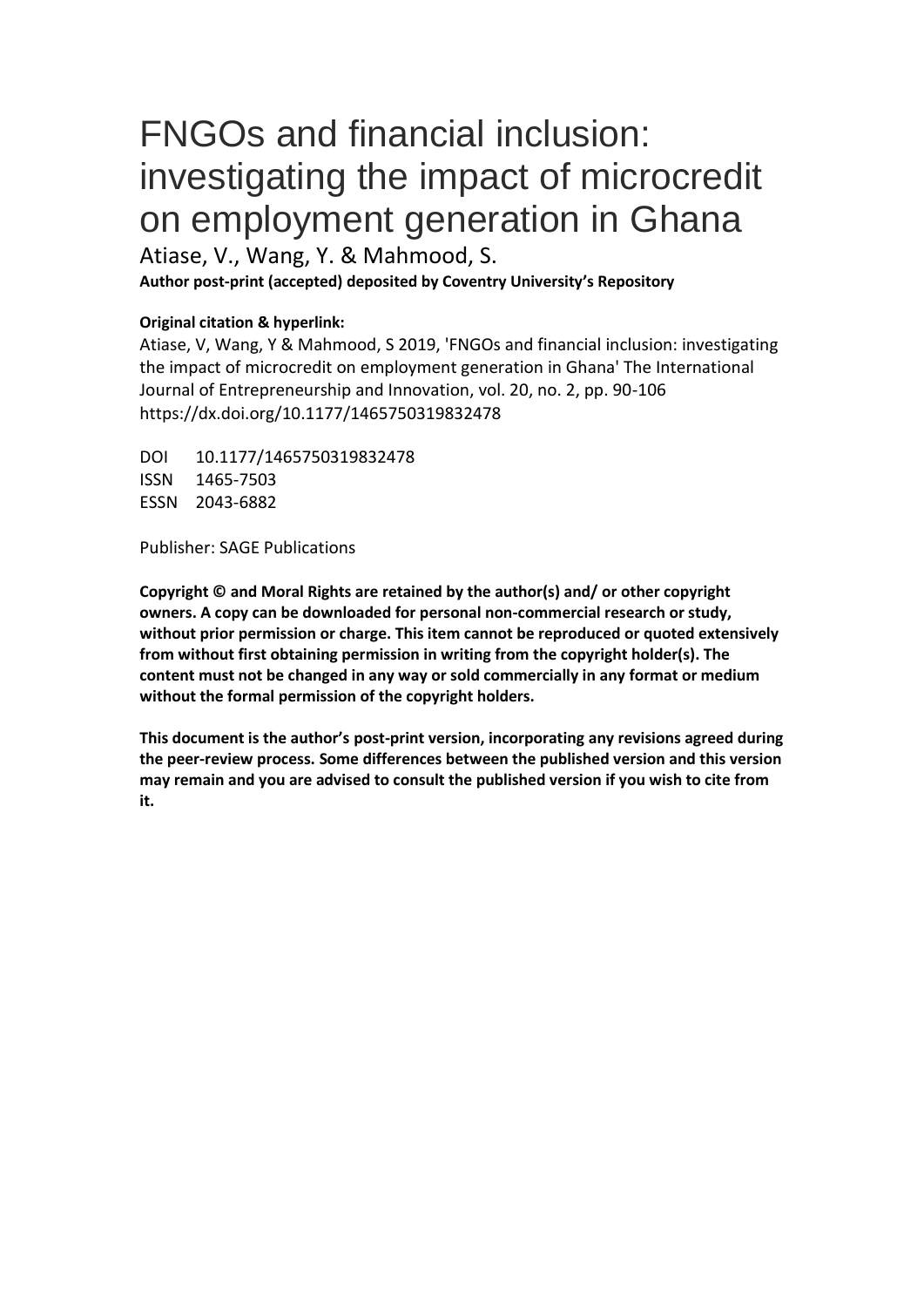### **FNGOs and financial inclusion: investigating the impact of microcredit on employment growth in Ghana**

#### **Abstract**

Financial Non-Governmental Organisations (FNGOs) are regulated microfinance institutions (MFIs) that operate with a social welfare logic in the delivery of microcredit to the financially excluded in Ghana. The microcredit is aimed at supporting the financially excluded individuals to create sustainable Micro and Small Enterprises (MSEs) for the generation of both skilled and unskilled employment. From the institutional theory perspective, this study aims at investigating the impact of microcredit provided by FNGOs on employment growth among MSEs in Ghana. The major contribution of this study is the fact that, there is a little study on FNGOs and their impact on employment growth in the Ghanaian context. Therefore, this is one of the few studies which highlights the role of FNGOs in promoting financial inclusion through the provision of microcredit for employment generation purposes. Through a multiple regression analysis, the study uses primary data collected from 506 MSEs in Ghana. The results show that microcredit which is flexible in repayment mode, accessible, and adequate has a positive impact on employment generation among MSEs in Ghana. However, the current cost of microcredit in Ghana has a negative impact on employment growth among MSEs in Ghana.

*Keywords: Employment Growth, FNGOs, Ghana, Micro and Small Enterprises, Microcredit, Financial Inclusiveness* 

**Paper Type:** Research Paper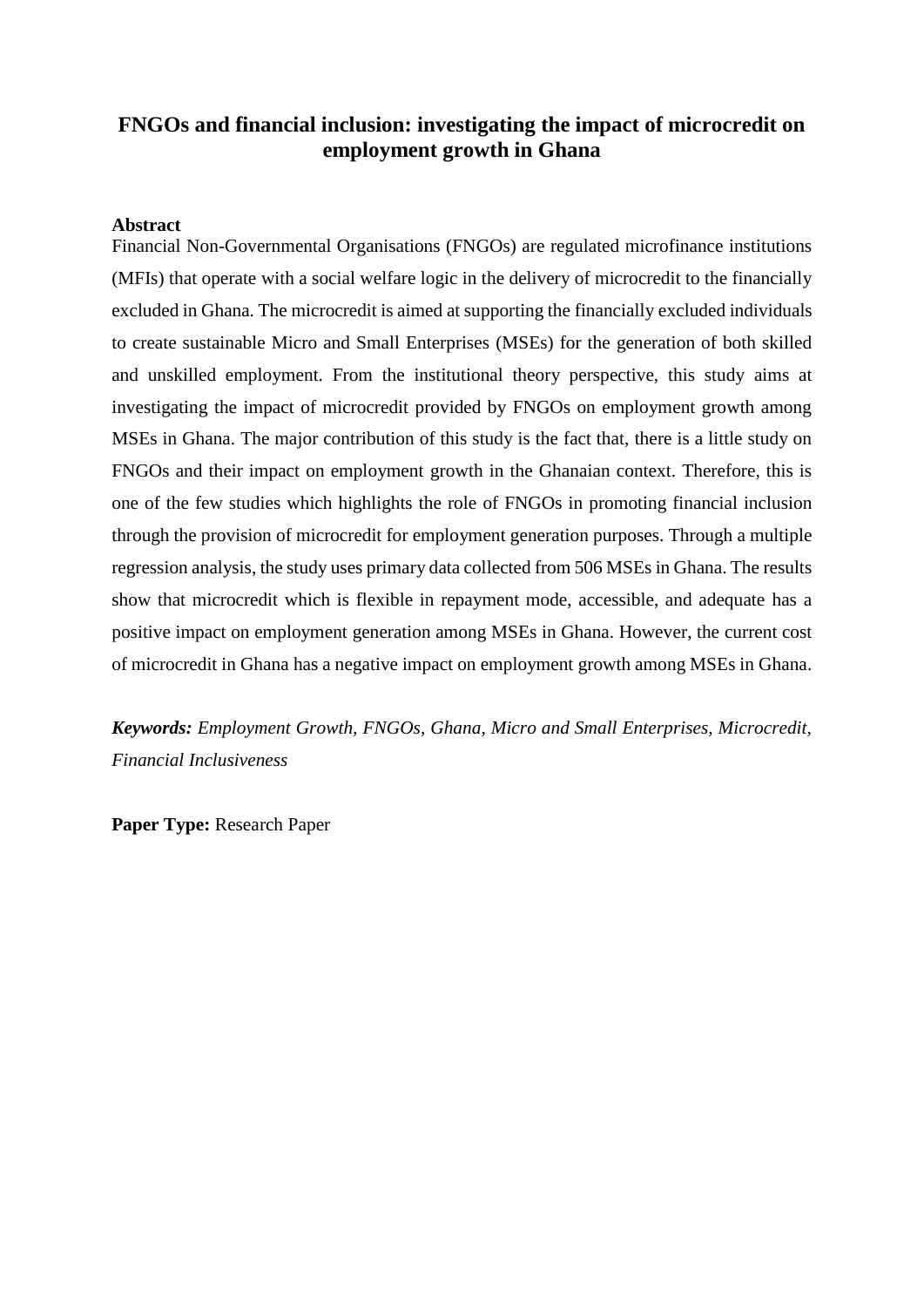#### **Introduction**

Financial Non-Governmental Organisations (FNGOs) are poverty-reduction driven microfinance institutions (MFIs) that provide microcredit to the financially excluded individuals to engage in venture creation activities in Ghana. Through microcredit, the financially excluded can engage in self-employment and the generation of both skilled and unskilled employment for others (Bureau and Fendt, 2011; Sappleton and Lourenco, 2016). The creation of these employment opportunities is important because it offers the financially excluded a consistent income and livelihood which in most cases goes to positively affect the total wellbeing of the household (Wilson and Martin, 2015; Kolvereid, 2016). Research evidence provides some reasons for this financial exclusion in Ghana. Notably, individuals are excluded from the formal financial system in Ghana due to information asymmetry challenges, lack of credit history, the perceived risk associated with the entrepreneurial poor, weak or unavailable creditor protection systems and lack of the required collateral to secure loans from the formal financial systems coupled with the general moral hazard by the traditional financial system about the poor (Lash, 2008; Haag and Henschel, 2016). Pathak and Varshney (2017) intimate that remoteness from markets, inadequate access to suppliers, poor business infrastructure and a lack of skilled labour makes some individuals and their MSEs less attractive in sourcing finance from the commercial banks. Due to the above reasons, such excluded individuals turn to alternative sources for business finance such as from family and friends which might not be sustainable and sufficient for creating a venture (Palamida *et al*. 2017). FNGOs have therefore been instrumental in providing finance to these categories of individuals to engage in various venture creation activities with the intention of creating employment (Islam, Nguyen, and Smyth, 2015).

The main purpose for providing microcredit to MSEs is not far-fetched. Microcredit usually referred to as microfinance in its extended form denotes the provision of loans to the entrepreneurial poor to engage in an income generating activity (Dzansi and Atiase, 2014 (Mahmood, Hussain, and Matlay, 2014). Microcredit as a poverty reduction strategy emerged in the 1970s to combat poverty by way of increasing access to credit to the financially excluded individuals mainly in developing countries who live on less than \$1 per day (Mahmood *et al*, 2014; Rajbanshi *et al*., 2015). There is an extant literature that has emphasised this poverty reduction mission of microcredit especially for developing countries where many individuals are excluded from the formal financial systems (Khavul, 2010). In Ghana, microcredit clients are predominantly women in both rural and urban centres who are engaged in various activities such as farming, food processing, petty trading, manufacturing, hospitality services,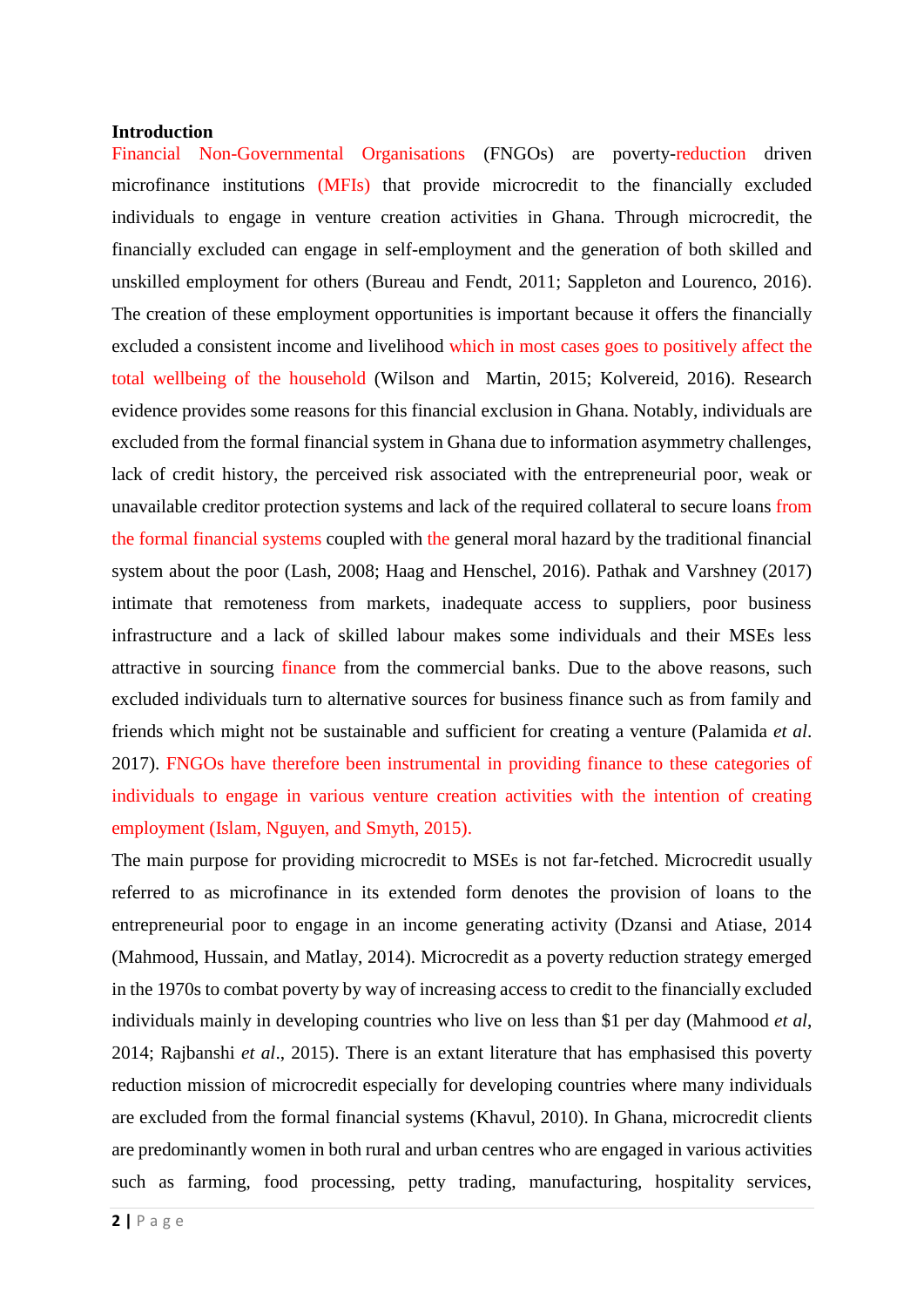educational and street vending activities (Addae-Korankye, 2012).

FNGOs are not only concerned about advancing microcredit to the entrepreneurial poor but are also interested in providing other non-financial services such as financial literacy, businessrelated training and in some cases health education (Habib and Jubb, 2013). FNGOs are therefore noted for using cost-effective and innovative ways to reduce poverty through the provision of microcredit and other related services to the socially excluded (Armendáriz de Aghion and Morduch, 2005). The intervention of FNGOs is important because, through FNGOs, MSEs can access adequate funding which is moderately cheap, accessible and adequate, with flexible repayment terms than other commercially oriented MFIs (Habib and Jubb, 2013). Thus, FNGOs provide the avenue through which financial inclusion is made possible in Ghana. Khavul (2010) indicates that since FNGOs are non-profit oriented, they are likely to be more sustainable in their drive towards poverty reduction and financial inclusion than the profit-seeking financial institutions.

The main objective of this study is to investigate the impact of microcredit provided by FNGOs on employment generation among MSEs in Ghana. This study has two main contributions to offer. Firstly, studies relating to FNGOs and their impact on the generation of both skilled and unskilled employment in Africa is scarce and limited (Amoako and Matlay, 2015). As far as this study is concerned, very little studies in the Ghanaian context have focused on FNGOs and their unique role in the development of MSEs (Dichter, 1999). This study, therefore, aims at contributing to the entrepreneurial finance literature by highlighting the role of FNGOs in the provision of microcredit to MSEs to support employment generation in Ghana. Secondly, even though the entrepreneurship literature indicates that MSEs contribute to employment generation in developing countries (Sappleton and Lourenco, 2016), research on the role of microcredit in employment generation among MSEs particularly in the African context is weak (Nagler and Naudé, 2016; Syed and Faisal, 2011). This study, therefore, contends that MSEs in Ghana are able to generate both skilled and unskilled employment for individuals and their households which promotes financial inclusiveness (Kessey, 2014). It, therefore, highlights the employment generation capacity of MSEs in Ghana.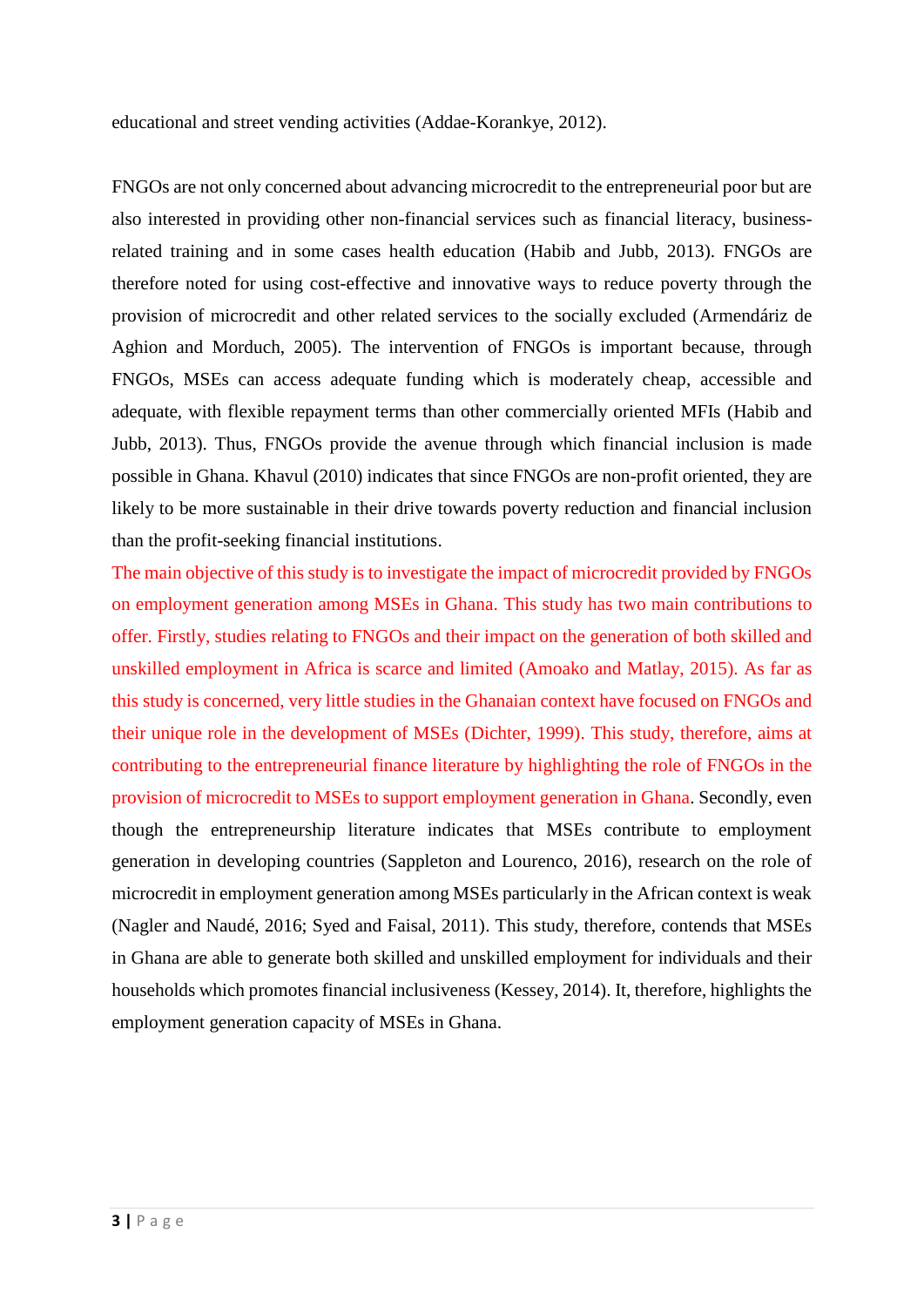#### **Background**

#### *Promoting financial inclusion through microcredit*

Financial inclusion as a concept refers to the process which ensures access to adequate credit and other financial services by vulnerable groups at reasonable costs and standards without further widening the access gap (Claessens, 2006; Ambarkhane *et al*. 2016). Financial inclusiveness is an important growth strategy to foster economic development through an equitable sharing of national financial resources. Sarma and Pais (2011) argue that financial inclusion in a country promotes entrepreneurial activities in the sense that individuals can have adequate access to financial capital to engage in venture creation. It is important to also note that, an inclusive financial system allocates productive resources in an economy, improves national financial management, promotes the advancement of savings practices, and helps in the reduction of informal credit (Ndlovu, 2013). Undeniably, it has been observed that countries with larger financial inclusive systems grow faster than those without (Radhika and Ghosh, 2013; Kima, Yub, and Hassan, 2018). More importantly, an inclusive financial system creates a formal identity for access to formal resources such as access to payment services, savings and insurance for the under or unbanked population in a country (Ambarkhane *et al*. 2016). Globally, research has shown that the poor and vulnerable people are the most excluded from benefiting from formal financial systems (Helms, 2006; Deb and Suri, 2013). This exclusion whether partial or total remains the main obstacle to sustainable poverty reduction particularly in developing countries such as Ghana (Akpalu *et al*., 2012; Baklouti and Abdelfettah, 2013). Microcredit, therefore, became a necessary tool to serve the poor and the unbanked who lack access to credit to create and manage their MSEs for the purposes of generating an employment for themselves and others (Laha and Kuri, 2015; Dorfleitner *et al*., 2017). Through microcredit, many poor individuals are able to build assets for themselves, improve their consumption and in most cases are able to mitigate the effect of household shocks (Islam, Nguyen, and Smyth, 2015). Financial inclusiveness can therefore not become a reality without an effective microcredit strategy particularly for developing countries such as Ghana (Helms, 2006; Dzansi and Atiase, 2014).

FNGOs in Ghana usually adopt group lending method popularly known as the Trust Bank system which is seen as an effective strategy in developing the needed social capital for the entrepreneurial poor (Permanyer, 2014). A typical group consists of 10-20 borrowers who are taken through series of business training programmes before disbursement of the loan is done. An average loan size ranges between \$100 and \$500 with a repayment period spanning between 4 and 6 months with an average interest rate of 4% per month(Ganle *et al*. 2015). For the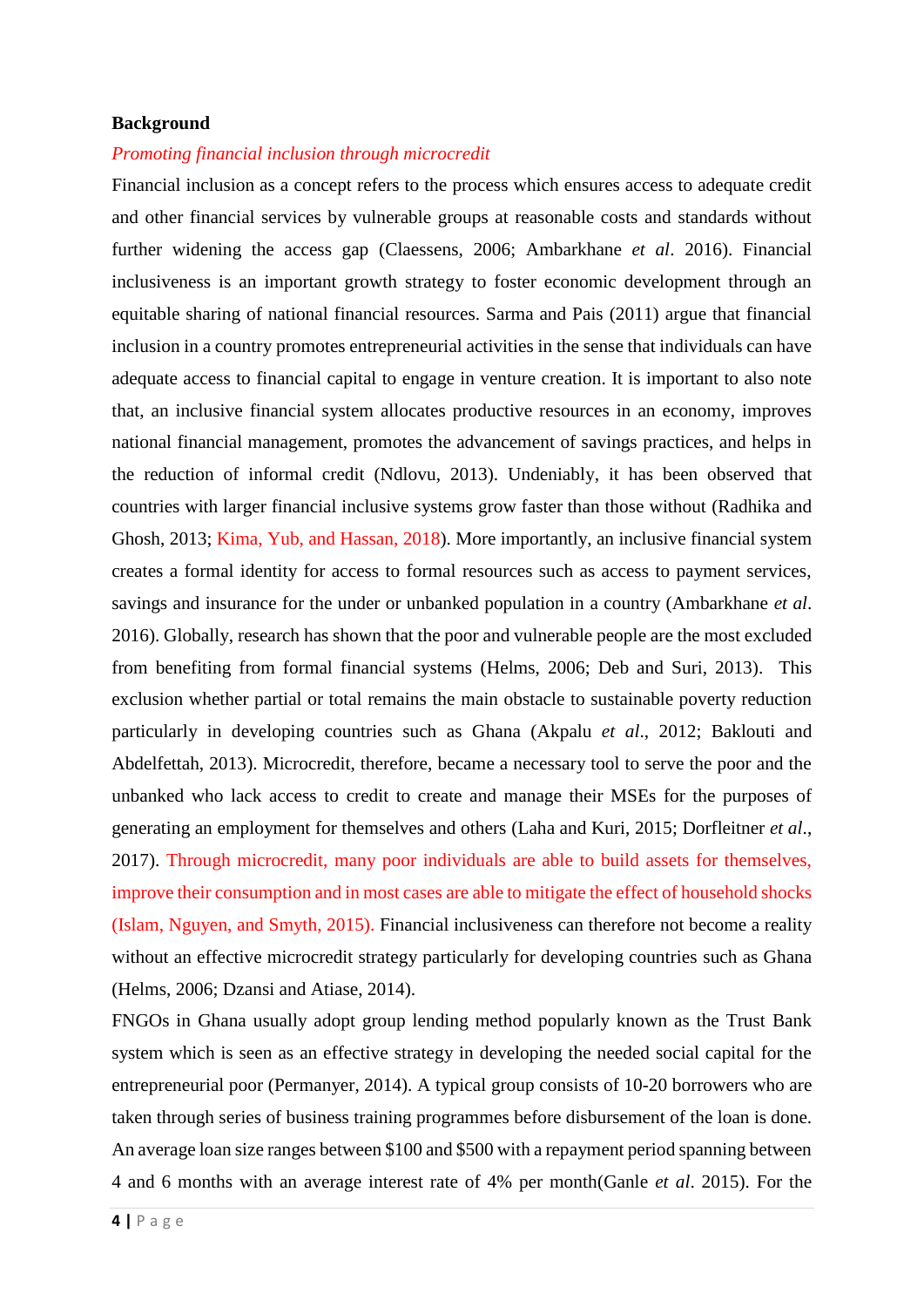purposes of regulation and monitoring by the Central Bank of Ghana, FNGOs are classified either as Tier II or III institution with variations in their minimum capital, the focus of activity and operational zone (Bank of Ghana, 2015).

#### *MSEs and employment generation in Ghana*

There is an abundance of evidence in the entrepreneurship literature which suggest that MSEs, in both developed and developing countries contribute to economic development, job creation as well as poverty reduction among its citizens (Bureau and Fendt, 2011; Bauchet and Morduch, 2013; Farja *et al*., 2017). For instance, MSEs account for 92% of businesses and provides 85% of all manufacturing jobs in Ghana. Similarly, MSEs also contribute 70% to Ghana's Gross Domestic Product (Agyapong, 2010; Amoako and Matlay, 2015). MSEs are defined severally depending on the country and the geographical location in context. Usually, MSEs are defined using their number of employees and total assets (Brinkmann *et al*., 2014). In Ghana, a microenterprise is defined as any firm employing up to 5 employees or has fixed assets excluding land and building not exceeding \$10,000 (Buame, 2012). Similarly, a small enterprise is defined as any firm employing between 6 and 29 or having fixed assets excluding land and building not exceeding \$100,000 (Amoako and Matlay, 2015). Micro and small enterprises still form a dominant part of the Ghanaian economy. About 3,200,000, representing 46 percent of all households in Ghana, operate some form of non-farm enterprises with women operating 72 percent of these businesses (Ghana Statistical Service, 2010). Mensah (2004) recounts that 90% of registered firms in Ghana are MSEs. This implies that the Ghanaian economy is highly dependent on the contribution from MSEs in terms of economic growth and employment generation. However, access to cheap credit by MSEs in Ghana to engage in meaningful employment and income generation activity remains a hurdle to their growth (Abor and Biekpe, 2006). This makes the financial services provided by FNGOs very crucial in the creation of employment and other perceived benefits from the operation of MSEs to the financially excluded. MSEs can be home-based, farm-based or can be street-front business operated mainly by their owners on a full- time or part-time basis (Faherty and Stephens, 2016). In some cases, the owners employ non-owner managers to undertake the daily functions of the business if the principal owners have other competing interests that prevent them from taking an active role in the management of the MSE (Lorenz *et al*. 2015).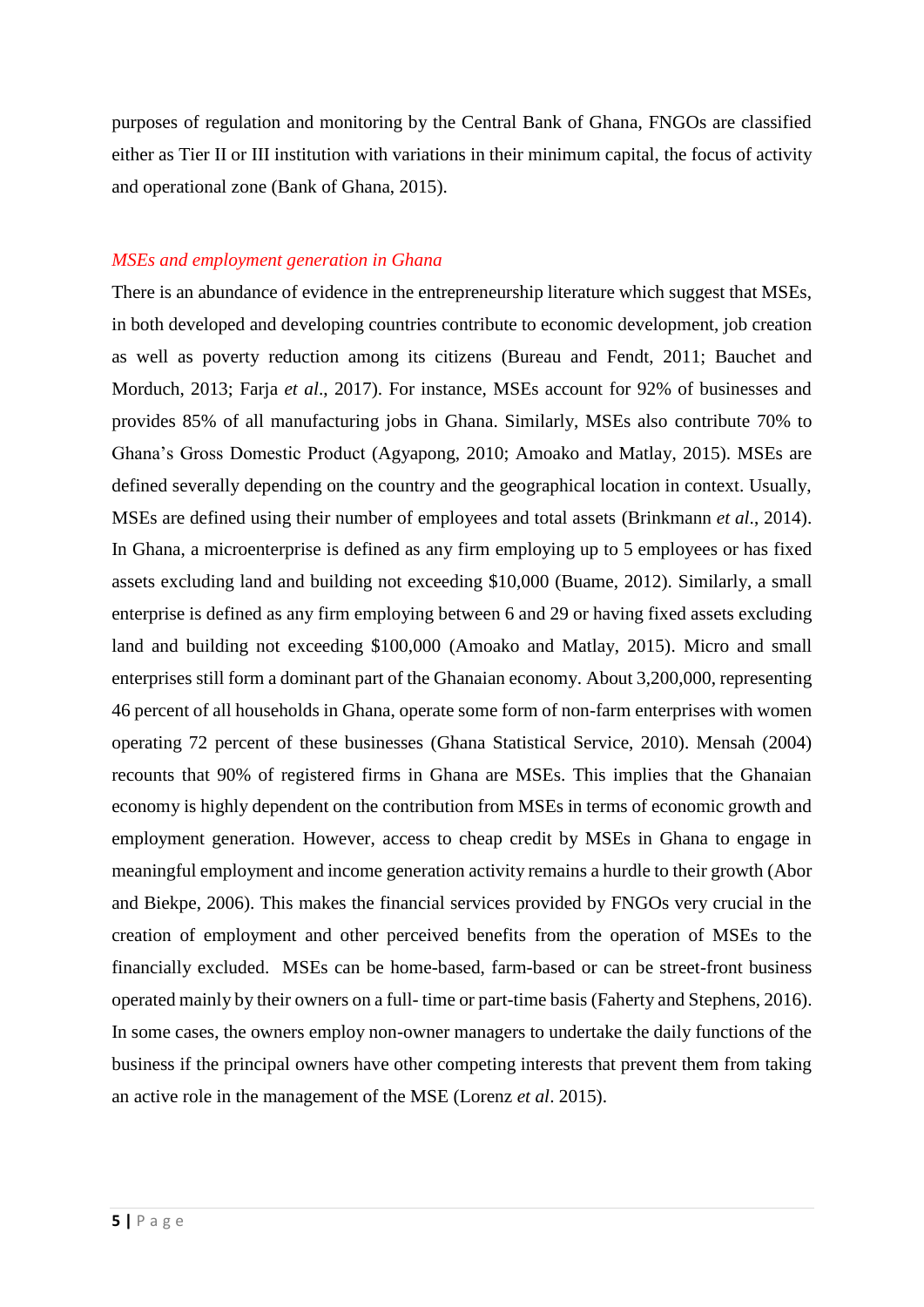#### *Financial inclusion and employment growth*

The literature on financial inclusion emphasises that access to the appropriate, adequate, fair and equitable formal financial resources in a country contributes to economic growth and employment generation particularly among the poor who are usually at the margins of society (Lenka and Sharma, 2017). This is because, access to financial resources enables individuals to engage in various kinds of entrepreneurial activities which creates employment opportunities for themselves and others (Fan and Zhang, 2017). By so doing, the financially excluded individuals would be able to overcome poverty through the engagement in enterprise creation which generates a consistent income for themselves and their households (Swamy, 2014; Hajilee, Donna, and Metghalcji, 2017).

Typically, low employment generation which is commonly found in developing countries such as Ghana is usually associated with low financial penetration where the majority of the citizens are excluded from the formal financial system which disengages enterprise creation (Sarma and Pais, 2011). More importantly, the informal sector which takes the dominant share of the economy in developing countries and contributes a sizeable portion of the employment opportunities in these economies need to be supported. Therefore, supporting individuals in this sector to participate fully in the formal financial system encourages better prospects in terms of employment creation in the sector (Babajide, Adegboye, and Omankhanlen, 2015). It is expected that when individuals are provided with the necessary financial resources, they are able to engage in various forms of investments which provides diverse forms of employment in an economy (Figart, 2013; Ogechi and Evans, 2017). Sarma and Pais (2011) also argue that most individuals are financially excluded in a country because they lack employment which could serve as a guarantee for any borrowing activity. Therefore, if such individuals are given the opportunity to access formal financial resources despite their peculiarities and vulnerabilities, they would be able to engage themselves in at least a self- employment which contributes to economic growth in a country. A study which investigated the relationship between the financial development of a country and economic growth among 11 countries of MENA (Middle East and North Africa) region found that a less financially developed economy which excludes a lot of individuals does not promote economic development and employment growth (Kima, Yub, and Hassan, 2018).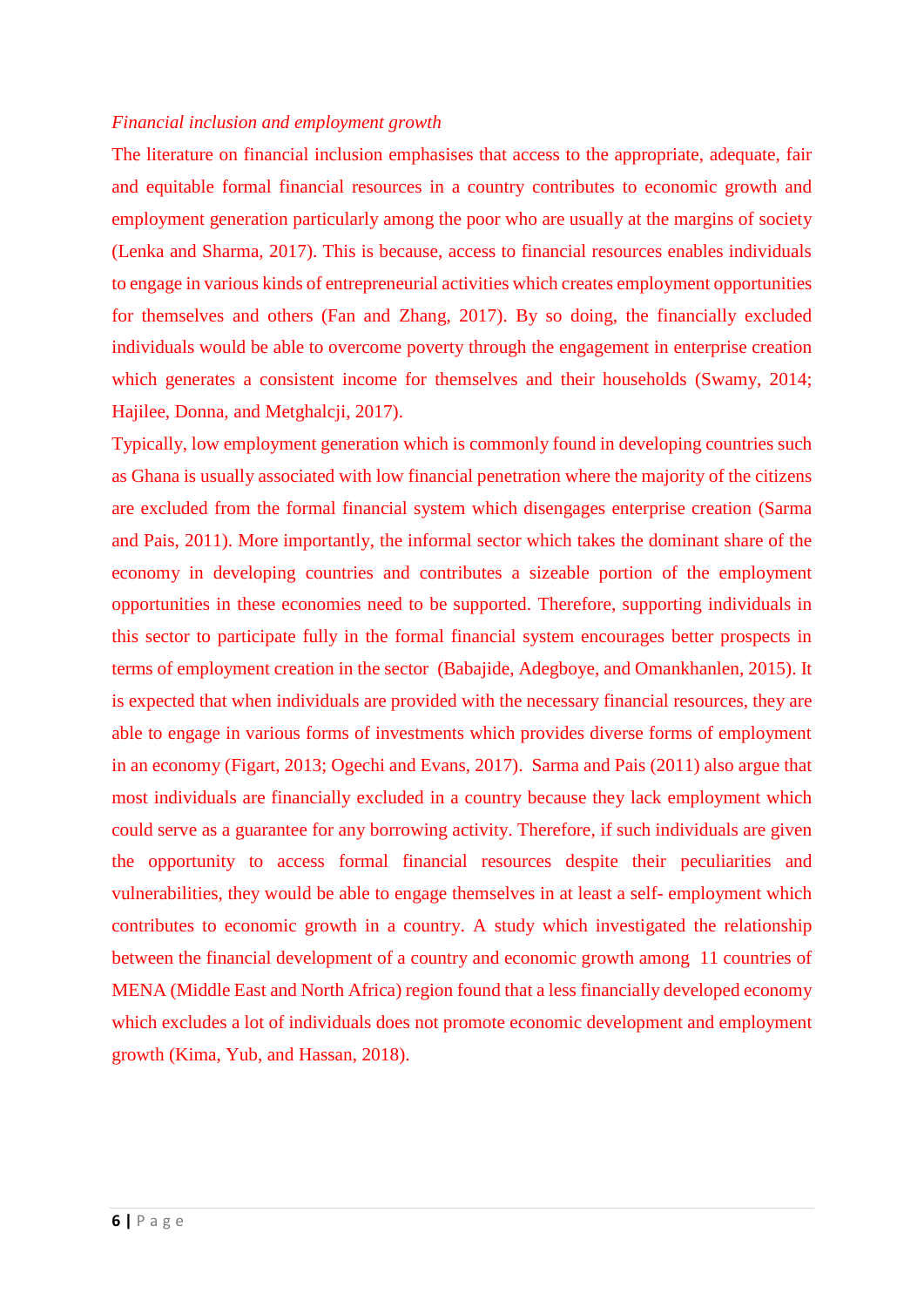#### **Theory and hypotheses development**

#### *The Institutional theory and the provision of microcredit in Ghana*

Entrepreneurial research often seeks to analyse the various external environmental conditions which affect the growth of entrepreneurship and access to resources in a country. Research evidence suggests that various environmental factors affect the way entrepreneurs behave and exploit entrepreneurial opportunities (North, 1990; Scott,1992; Naude 2010). Institutional theory has, therefore, become one of the common lenses through which various researchers account for the environmental influences on entrepreneurial activities and access to important resources that entrepreneurs need (Bruton *et al*. 2009; Su *et al*., 2016). The theory also emphasises institutional void in a country whereby institutions which are responsible for the growth of MSEs and the provision of the required resources such as financial capital are either weak or totally unavailable (Sutter et al., 2013). An institutional environment of a country is considered weak if it lacks the necessary capacity to ensure that markets work effectively or if actions or inactions of institutions undermines these markets and thereby stifles the whole system (Kistruck, et al, 2015). In North's perspective, once the institutional framework of a country is created, it establishes the incentive system, defines property rights, access to financial resources, access to markets, standards of production and safety standards and many other regulatory mechanisms which affect the operation of MSEs.

Institutions play an important role in the development of the financial sector of every country. The case of Ghana is not different. The formal financial services in Ghana such as the commercial banks have consistently excluded the MSE sector in their lending activities (Gyamfi, 2012). Whatever the reasons that are offered, this situation stifles national economic development as well as the development of the MSE sector to contribute to economic growth and employment generation. Various lending regulations in the Ghanaian commercial banking sector does not take into consideration the peculiar nature of the MSE sector hence the current challenges the sector is facing when it comes to access to financial resources to engage in any income generating activity (Abor and Quartey, 2010). In most cases, due to the vulnerability and the high attrition rate of the MSE sector in Ghana, most financial institutions do not have the necessary mechanisms to manage the risk which is associated with this sector. This implies that most formal financial institutions are ineffective in extending credit to MSEs due to their inability to design and manage loan products which suit the sector.

Typically, FNGOs are influenced by regulatory institutions which seek to bring pressure on them to change behaviour and structures in the delivery of microcredit to MSEs (North, 1990).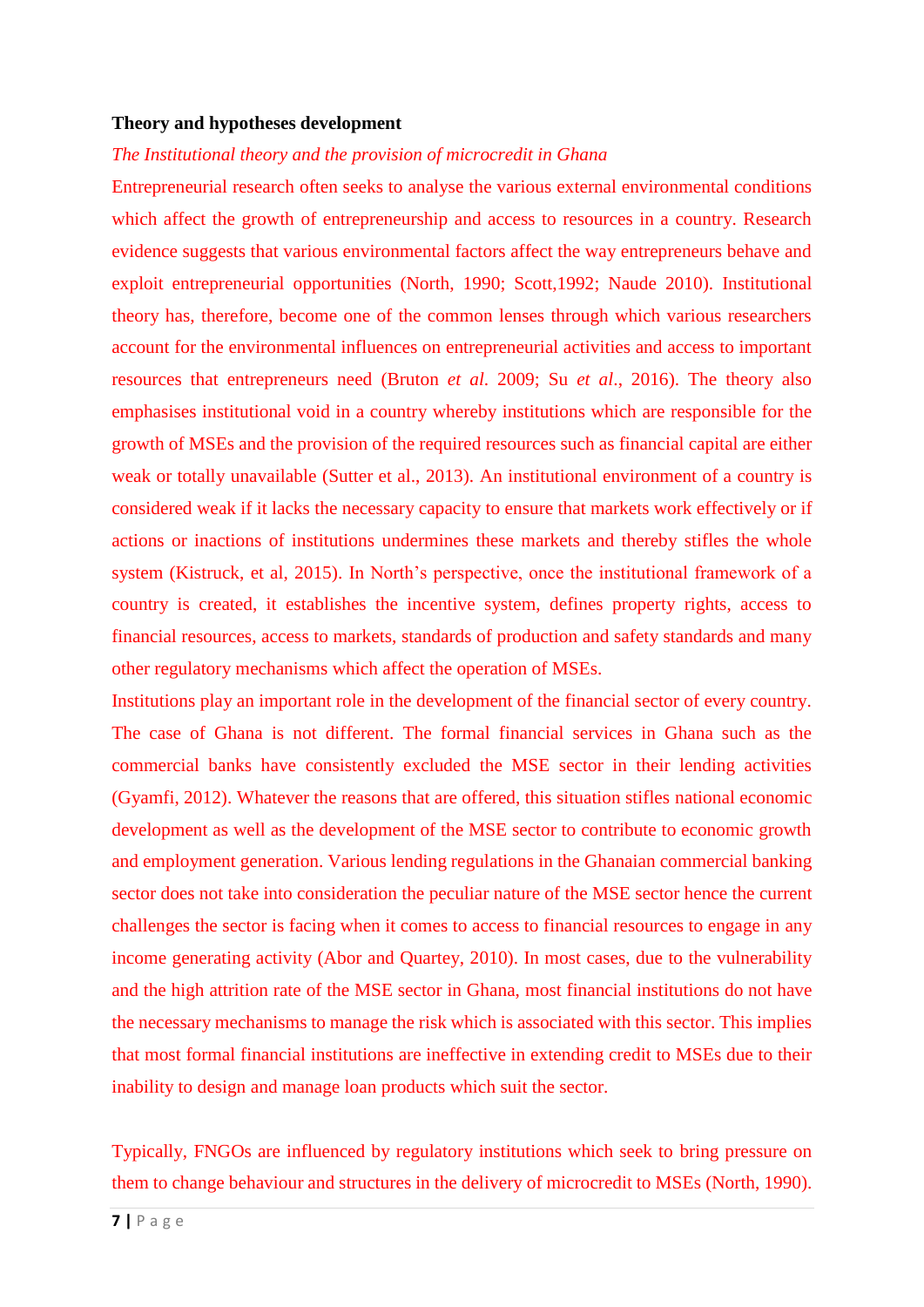In North's perspective, once the institutional framework of a country is created, it establishes the incentive system, defines property rights, access to financial resources, access to markets, standards of production and safety standards and many other regulatory mechanisms which affect the operation of MSEs. According to Shughart and Thomas (2014), FNGOs can experience a top-down imposition of rules where state institutions attempt to exert pressure for conformity to rules and policy guidelines. For instance, the introduction of the licensing requirement for FNGOs in 2011 saw the exit of many FNGOs hence their inability to serve the financially excluded (Bank of Ghana, 2015). In most cases, some of these regulations may not work in the interest of the financially excluded in their bid to engage in income-generating activities. More so, the cost of credit in Ghana has become so expensive for MSEs to borrow for any kind of investment to generate the needed employment. This situation is attributed to the ineffective financial structure of the country, structural rigidities and inefficiencies of the banking sector to financially include the MSE sector adequately (Quartey, 2003; Abor and Quartey, 2010).

In addition, various other factors can affect financial institutions including FNGOs in their delivery of financial services to MSEs. Wilson and Martin (2015) explain that factors such as access to technology, frequent political changes, high population growth, are noted to influence the delivery of credit in a country. More so, excessive bureaucracy, corruption and high taxation could influence FNGOs and their ability to provide credit to MSEs effectively (Alajaty,2017). These obstacles and its associated excessive business restrictions hinder the effectiveness of the financial system in Ghana and this affects access to resources and the growth of MSEs (Shirokova and Tsukanova, 2013). It is therefore important for public policy to be directed towards MSE development and general entrepreneurship development both at the national level and local levels by providing the right support and resources in an anticipation for job creation (Nielsen, 2016; Palamida *et al*. 2017). Since microcredit is an enabler of entrepreneurial activities among MSEs in Ghana, this study postulates that there is a positive relationship between microcredit provided by FNGOs and employment growth among MSEs. The hypotheses are therefore presented below.

#### *The cost of credit and employment growth among MSEs*

In developing countries where financial penetration and access to formal financial resources are low, many individuals have no other choice than to depend on informal financial sources such as microcredit in order to tap into any business opportunity. In most cases, these informal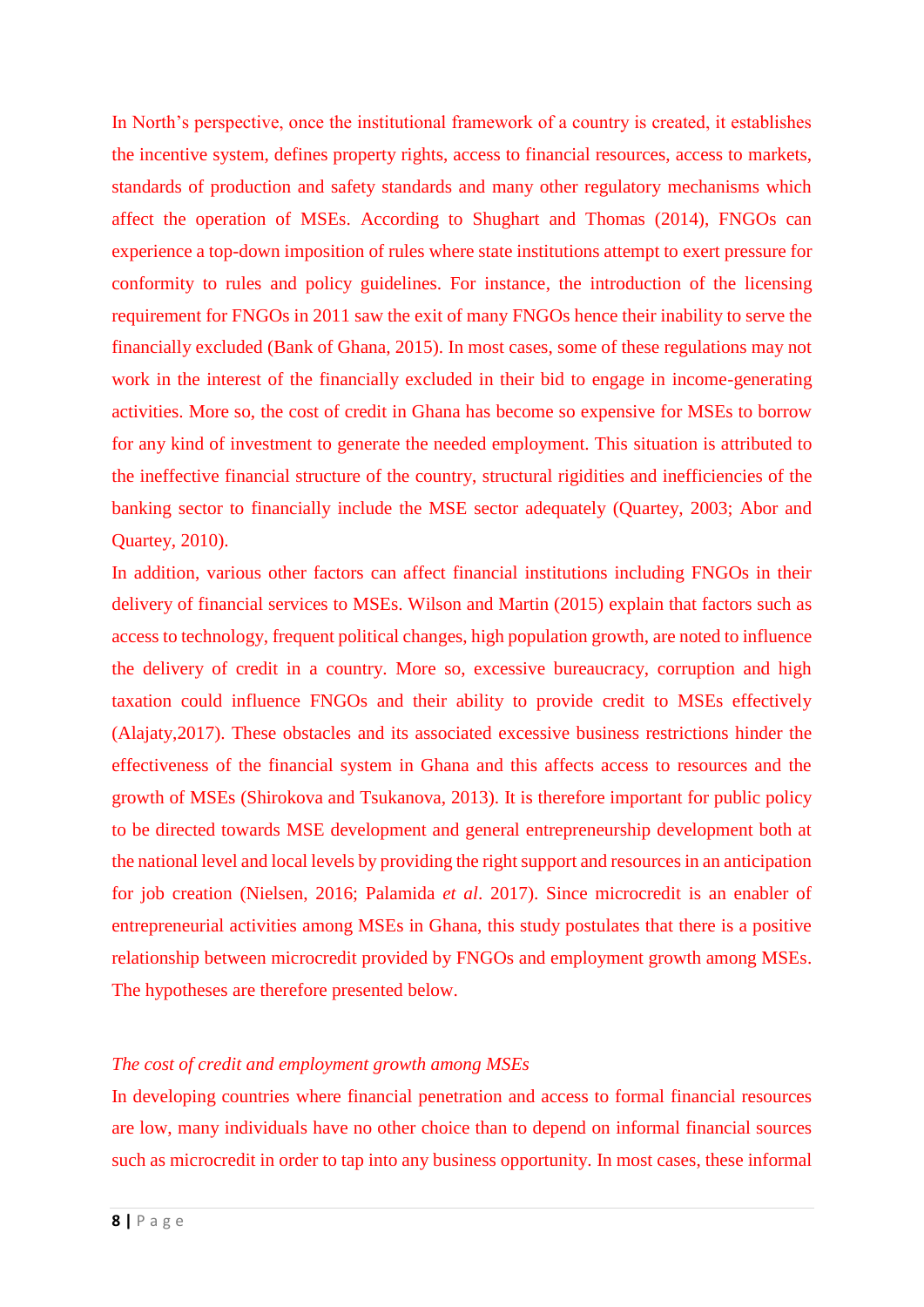sources are expensive and affect the profitability of the enterprise as well as its ability to create more employment (Jahiruddin, Short, Dressler, and Khan, 2011). Compared with larger firms, MSEs face more a critical situation since they usually have insufficient equity to boost their operations (Beck, Demirgüç-Kunt, and Maksimovic, 2008). Pavlov, Poutziouris, and Soufani (2004) argue that small firms finance more than 50% of their operations through expensive lines of credit which might have a negative impact on their profitability. Therefore the cost of credit is regarded as one of the important factors which negatively affects the operation of MSEs in Africa (Fatoki and Odeyemi, 2010). Rokhim et al. (2016) also extended the cost of credit to include the usual transaction cost which includes high transportation cost and time spent on following up on the loan application which ultimately increases the cost of access to credit. In order to reduce the cost associated with lending to MSEs, Berger and Udell (2006) advice that there is the need for financial institutions to use various innovative mechanisms such as improving their lending infrastructure and relationship building to reduce the cost of lending to MSEs.

In the case of Ghana, the cost of credit is regarded as one of the most important factors which negatively affects the operation and profitability of MSEs and the promotion of an inclusive financial system (Egyir, 2010). When MSEs are less profitable, their ability to generate more employment in an economy is hindered. Indications from the World Competitive Index reports and the various surveys by the Ghana Association of Industries show that the cost of credit has persistently been high and this has been considered as the main obstacle to investment and economic growth in Ghana (Kwakyi, 2012). This high cost of borrowing is attributed to the competitive borrowing by the central government and other structural inefficiencies in the banking industry. MSE owners in Ghana, therefore, borrow at a high cost which increases their operational cost and in effect affect their profitability (Quartey, 2003; Abor and Quartey, 2010). In developing entrepreneurial opportunities as part of the effort to generate employment in Ghana, access to affordable and bearable credit, with adequate support systems is imperative (Ghosh and Tassel, 2013). This implies that the institutional environment which ensures the provision of credit to MSEs is imperative if employment creation should be a reality (Shirokova and Tsukanova, 2013). Commercial banks and other microfinance institutions need to be regulated by the Central Bank of Ghana in such a way that the cost of credit does not undermine the growth of MSEs in their attempt to generate employment. Based on the above discussion and evidence in the literature, the study hypothesised as follows: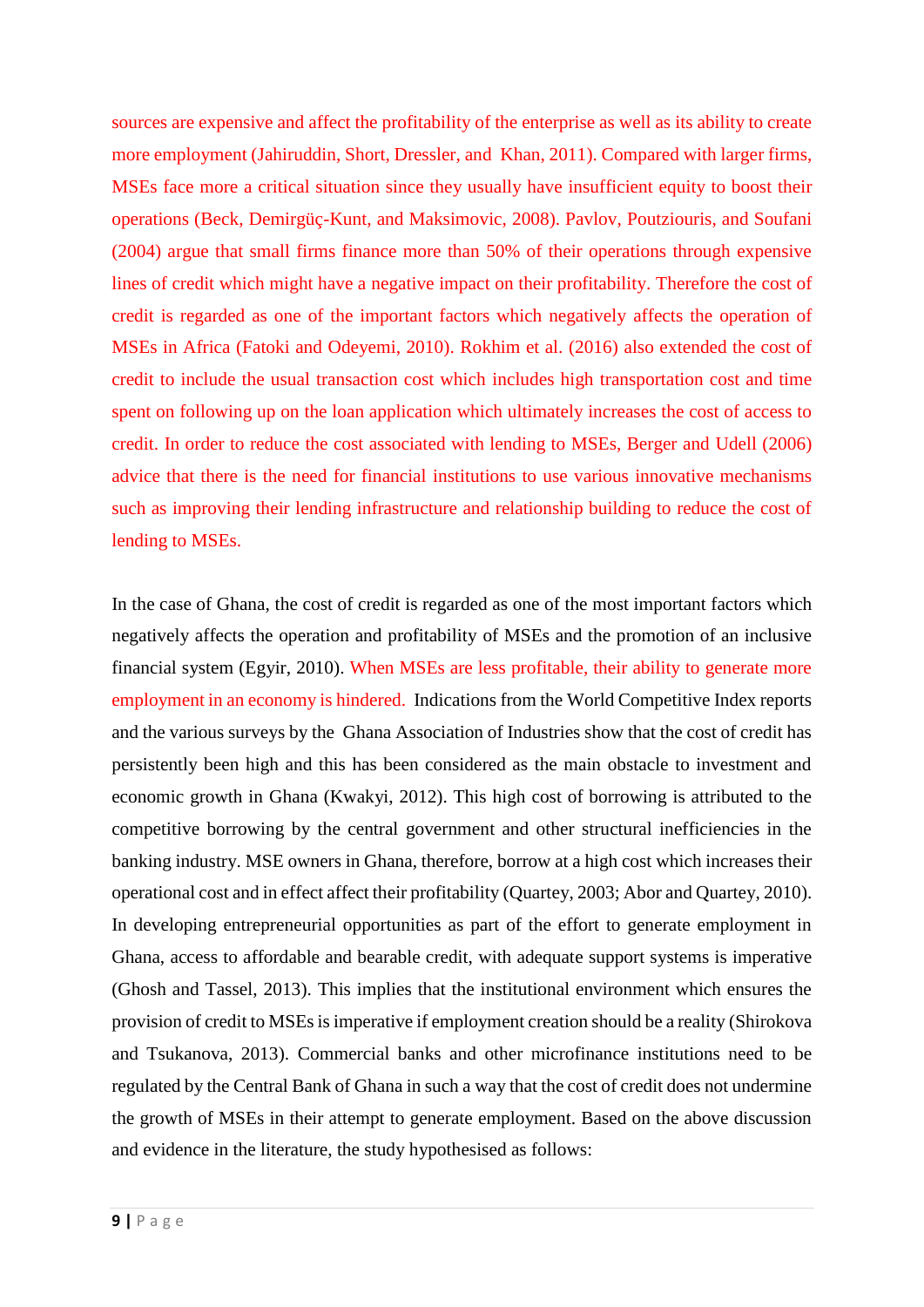#### *H1a*: *Cost of credit is negatively related to employment growth of MSEs in Ghana*.

#### *The flexibility of loan repayment and employment growth among MSEs*

The design and availability of flexible loan products for the financially excluded have an impact on financial inclusion and employment generation in a country. MSEs especially the younger ones which have access to a microcredit with a flexible loan repayment conditions perform better in employment generation and other outcomes than those without (Duan *et al*., 2009). Meyer (2002:351) intimates that providing standardised loan products with a ''one-size fits all' loan terms and condition may increase the risk of lending to the entrepreneurial poor as well as endangering their businesses which will negatively affect the creation of employment opportunities in a country. Wright (2000) therefore argues that the lack of flexibility of loan product design is one of the most important issues affecting financial inclusiveness in developing countries. The expectation is that MFIs including FNGOs are supposed to design suitable financial products which meet the peculiar needs of MSEs in terms of interest rates, repayment schedules, loan administration and even the loan approval process (Meyer, 2002). Loan product flexibility also has the tendency to increase patronage of such products and thereby reducing dropout rates from microfinance programmes and this promotes the financial inclusiveness in a country. It is therefore expected that commercial banks and other financial institutions operating in Ghana offer flexible loan products to MSEs which does not deny enterprises from contributing effectively to economic growth and employment generation. Based on the above discussion and evidence in the literature, the study hypothesised as follows:

#### *H1b*: *Flexibility of loan repayment method is positively related to employment growth of MSEs*

#### *in Ghana*.

#### *Loan adequacy and employment growth among MSEs*

MSEs are usually faced with under-financing difficulties which inhibits their ability to expand their operations and this discourages the engagement of more employees (Islam, Nguyen, and Smyth, 2015). It has been argued that, due to the high attrition rate of MSEs in developing countries, lenders do not extend the amount of loan which is needed to drive the MSE adequately (Beck and Demirguc-Kunt, 2006; Donou-Adonsoua and Sylwester,2016). When this happens, it affects the growth of MSEs and their ability to enjoy economies of scale in their operations. In some other cases, loans acquired from MFIs get diverted into other non-business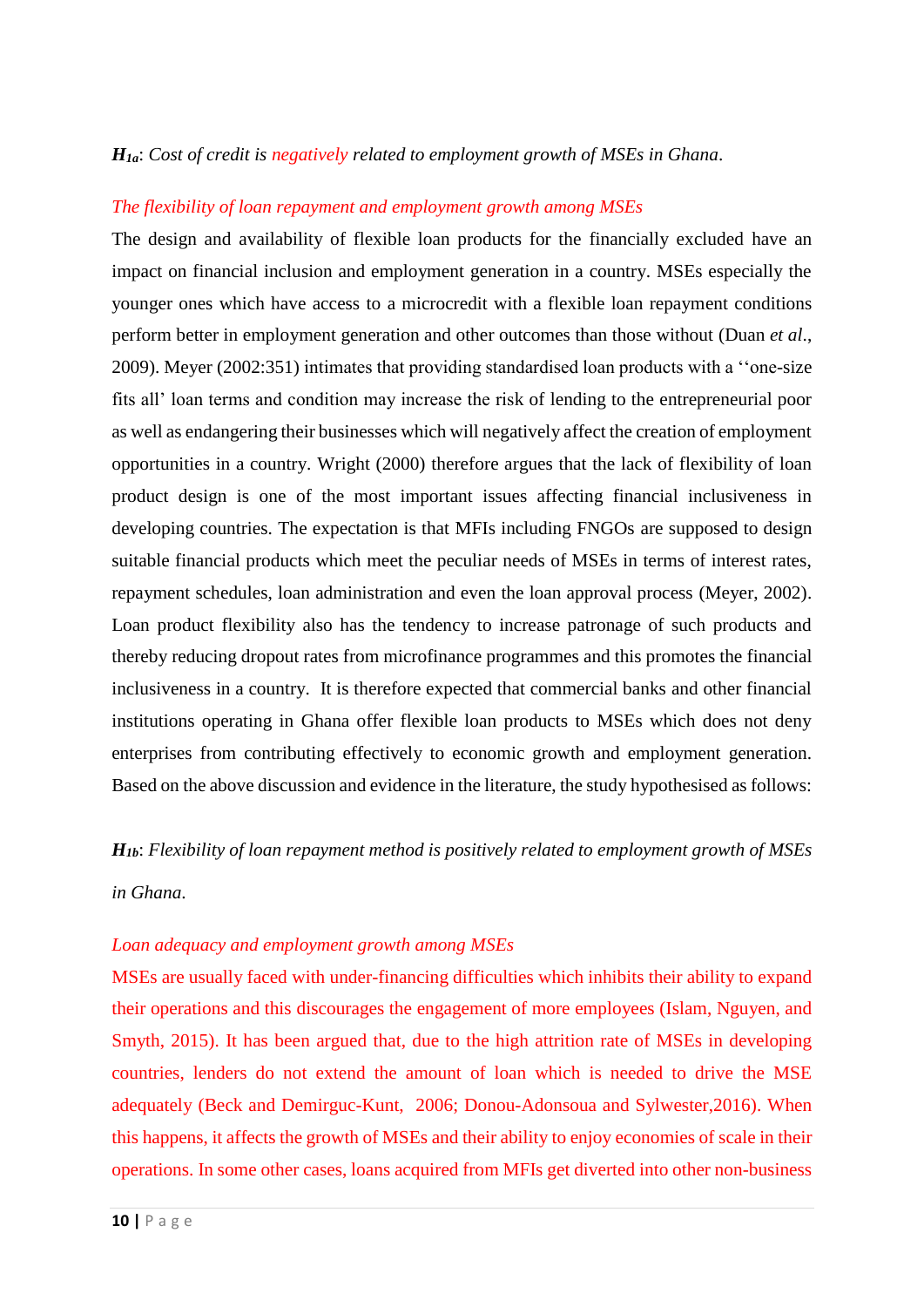related activities if MSE owner observes that the loan acquired does not meet the needs of the enterprise.

However, adopting the appropriate credit risk management methods will provide the right assurance to both the lending institution as well as the MSEs. Loan adequacy for MSEs in Ghana has been an issue of concern for the growth of the sector. Research shows that most MSEs borrow from multiple sources due to the inadequacy of the loans received from their principal institutions (Baklouti and Abdelfettah, 2013). Due to the risky nature and the poor survival rate of MSEs in Ghana, most financial institutions are hesitant to offer loans that could adequately meet their financial and expansion needs. In most cases, financial institutions do not consider very important factors such as the size of the business, and the purpose of the loan in the loan granting process. When loans are reduced abruptly without considering the above factors, it seizes to meet the needs of the MSEs. Financial institutions in Ghana usually cite inadequate borrower identification, poor attitude towards credit, and poor loan recovery mechanisms as reasons for denying MSEs of adequate loans for business expansion purposes (Kwakyi, 2012). However, Ayayi (2012) suggest that financial institutions should use pro-poor credit risk management methods such as the provision of managerial training, regular loan monitoring and group lending to manage such risks associated with MSEs. This will provide the confidence to financial institutions to extend the needed credit to MSEs. More importantly, the institutional environment which ensures that MSEs have access to adequate funding need to be driven by public policy (Nielsen, 2016). By doing this, public policy should be used to drive the financial inclusion agenda. Based on the above discussion and evidence in the literature, the study hypothesised as follows:

#### *H1c: Loan amount adequacy is positively related to employment growth of MSEs in Ghana*.

#### *Loan accessibility and employment growth among MSEs*

A well-functioning financial system which provides adequate access to financial resources promotes economic growth and employment generation, particularly in developing countries where access to credit is limited (Andrianova *et al*., 2008). The type of financial access gap which exists in developing countries has the potential to perpetuate poverty and widen the gap between the rich and the poor (Wellalage & Locke, 2017). Similarly, MSEs who do not have adequate access to credit facilities are bound to face difficulties in raising enough financial capital to add to their meagre equity base (Carbo-Valverde, Rodrguez-Fernandez, Francisco, & Udell, 2016). The situation is not different in the case of Ghana. The reality is that MSEs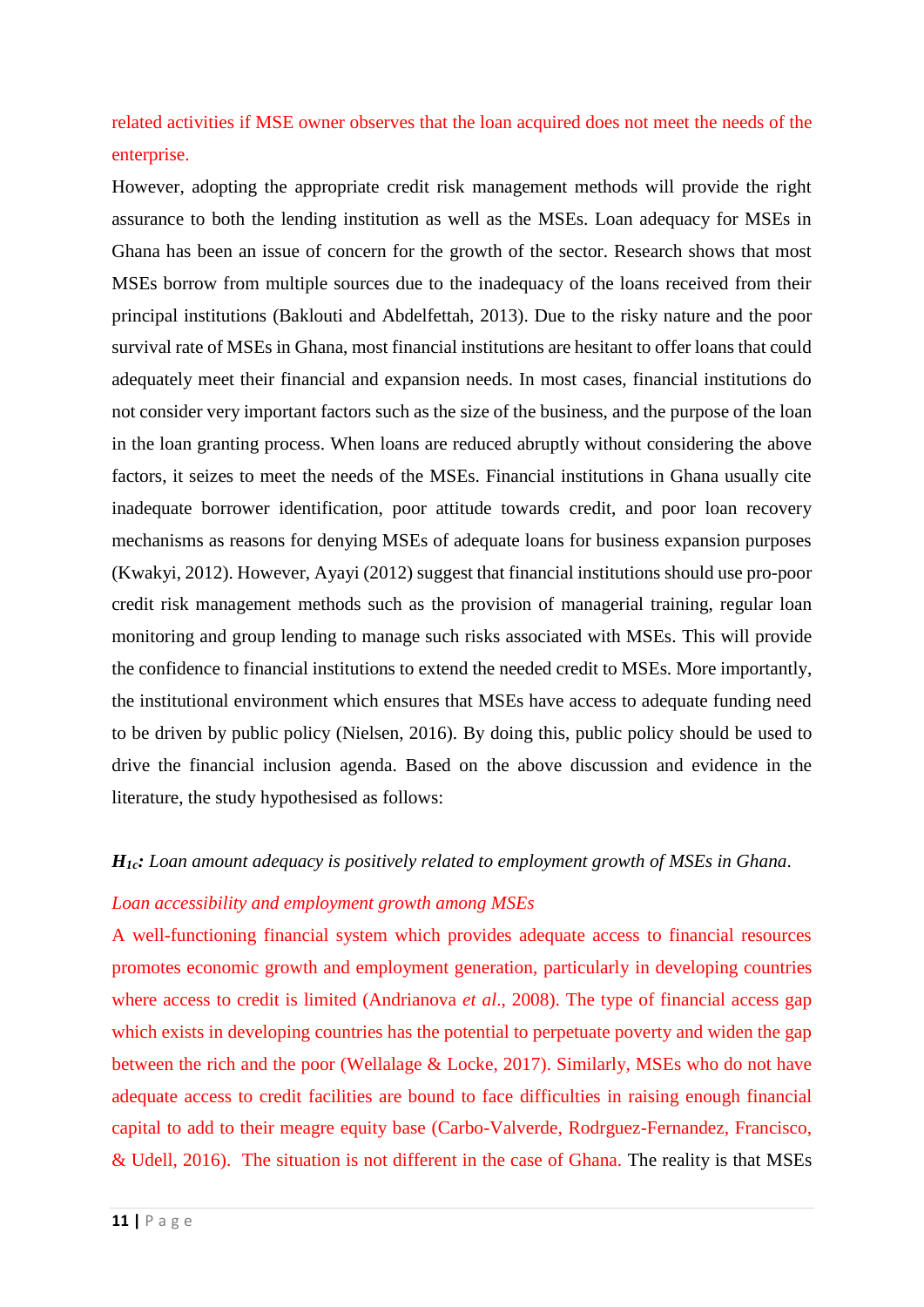which are the main engine of growth in Ghana, are impeded by their lack of access to credit needed to support their growth (Snodgrass and Biggs, 1996). The challenge of limited access to credit has, therefore, made the process of raising seed capital for a venture extremely laborious, expensive, and sometimes discouraging to MSE owners (Hamilton and Fox, 1998). Accessibility to credit by MSEs, therefore, has the tendency to promote a financially inclusive system and the creation of employment opportunities for individuals. More often than not, the formal financial institutions are hesitant to extend credit to MSEs due to their failure rate, and lack of credit history. It has also been observed that MSEs lack the required collateral which is needed to secure loans from financial institutions in Ghana (Lash, 2008; Haag and Henschel, 2016). In some other cases, MSEs lack the audited financial statements which are often demanded by financial institutions for the loan appraisal system. Because of this, MSE owners usually depend on informal sources of financing such as from money lenders which are usually expensive. Therefore, the above factors coupled with a general moral hazard of the formal financial system against MSEs creates a barrier to financial inclusiveness (Mahmood *et al*., 2014). In dealing with accessibility to credit by MSEs in Ghana to promote a financial inclusive system, Kwakyi (2012) suggest a direct government intervention in the creation of a special fund purposely to support MSEs to grow. Based on the above discussion and evidence in the literature, the study hypothesised as follows:

*H1d: Loan accessibility is positively related to employment growth of MSEs in Ghana*.

Figure **I** below show the proposed conceptual framework of the constituents of microcredit and employment growth of MSEs in Ghana.

>>>Insert Figure I here<<<

**Figure I**: A hypothesised model for the impact of microcredit on employment growth of MSEs in Ghana.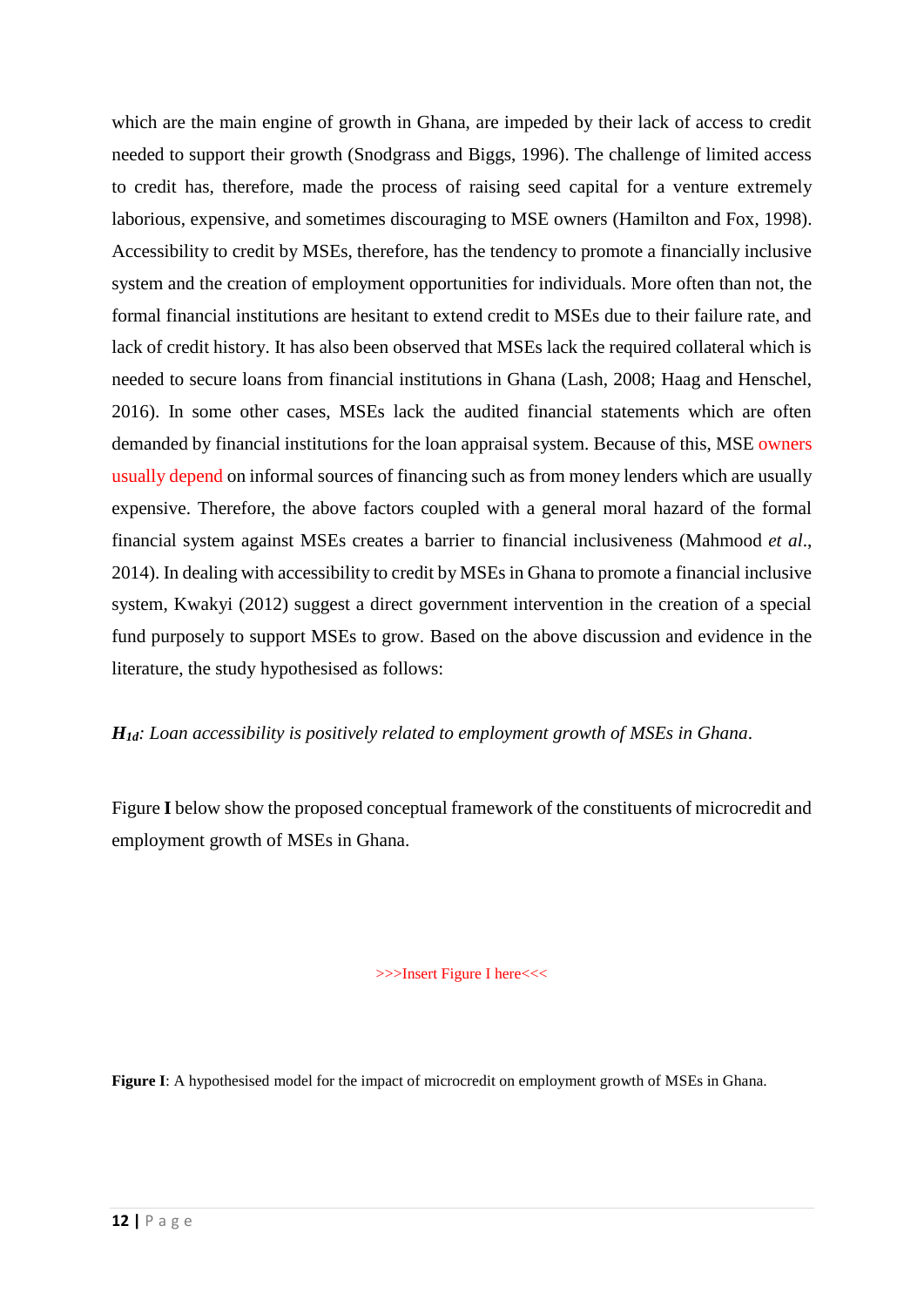# **Research context and method Sample and data**

This research was conducted in the Volta region which is one of the ten regions of Ghana. The Volta regions were selected for this study because, research evidence has shown that, it is one of the poorest regions in Ghana. The current rate of poverty incidence in the Volta region is 33.8% which is above the national average rate of 24.2% and the rate of vulnerability to poverty as high as 69% (Novignon et al. 2012; Ghana Statistical Service, 2014). Secondly, due to the poverty menace in the region, it has become the destination for many FNGOs who are interested in reducing poverty with their outreach services. In addition, due to the presence of the Volta river in this region, a lot of entrepreneurial activities abound. Because of the above reasons, the Volta region was chosen for the study of financial exclusion and the impact of microcredit on employment generation.

The total clients of FNGOs in Ghana which represents the population for this study was 26,465. Also, a total of 4 stratum representing four separate groups of the 4 FNGO clients were identified. Based on these 4 stratum identified and using the sample size determination formula of Yamane (1967), 720 MSEs were sampled in March 2017 from a sample frame of 2,953. The samples MSEs were found in the agricultural, construction, hotels and restaurant, transport and distribution, general trading, general services and education sectors of the Ghanaian economy. General services represent business activities such as barber shops, hair salons, shoe repairs, communication services and such likes. General trading represents the sale of items such as foodstuffs, water, and firewood, Construction category represents manufacturing of building blocks, the sale of cement and sale of other building materials. Transport and distribution category represents taxi owners and commercial drivers. Hotels and restaurant category represent guest houses and, food services. The education category represents private basic schools only.

In April 2017, a questionnaire was sent to be completed by the 720 MSE owners in the Volta region. Out of these questionnaires sent out, 506 fully completed questionnaires were retrieved generating a response rate of 70.2%. The survey has a high response rate because the researchers were able to meet participants during their loan group meetings which made it possible for the researchers to retrieve as many of them during their meetings. In conducting this study, a multiple regression analysis with a stratified random sampling (SRT) was adopted. Multiple regression analysis was used because the study sought to explain the relationship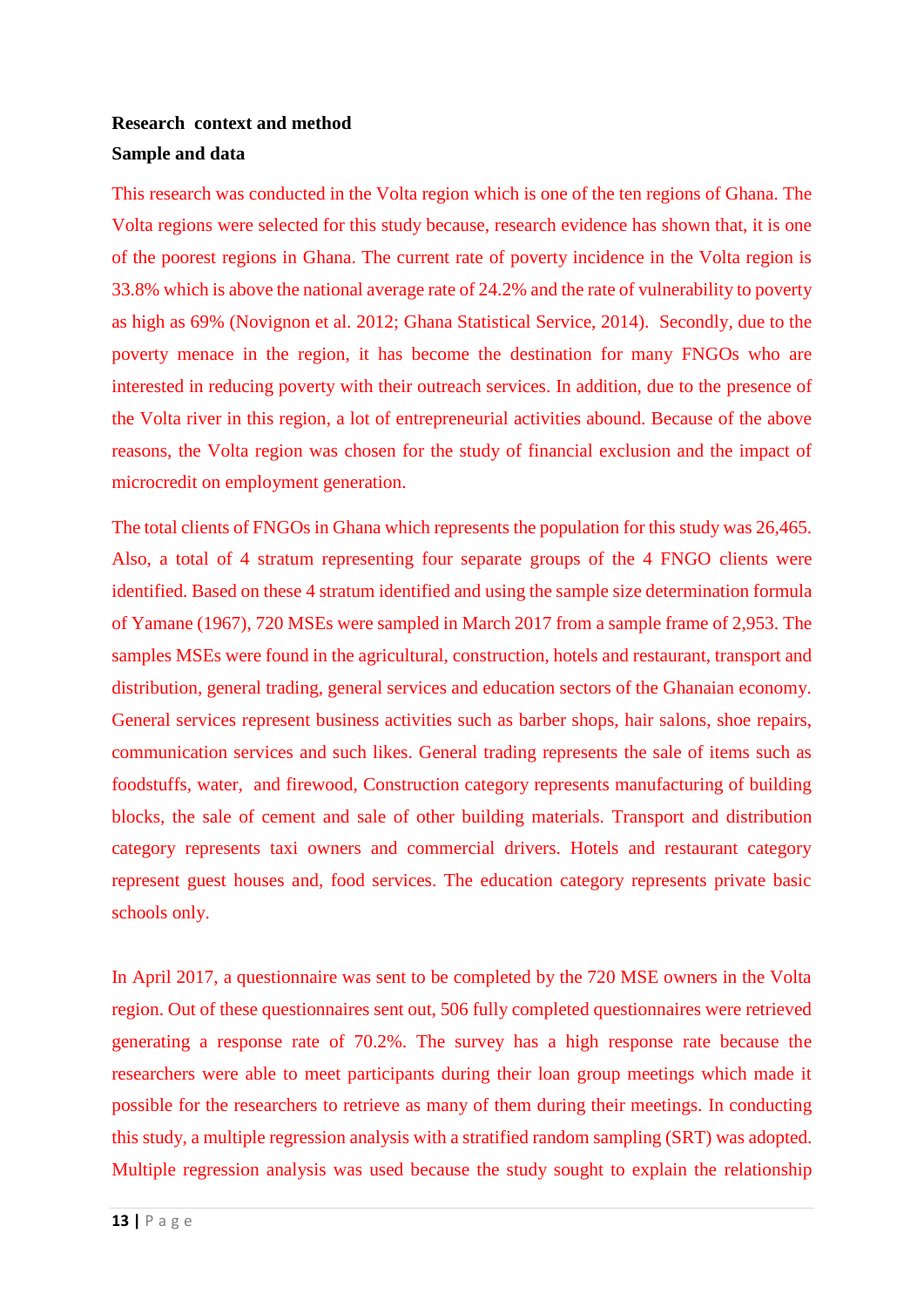between employment which is the dependent variable and a number of explanatory variables such as loan cost, loan flexibility, loan amount and loan accessibility. SRT was adopted because the FNGOs engaged in this study were providing various kinds of products to very specific target markets. It is therefore convenient to categorise the clients of each FNGO into separate strata. To check the common method bias, an exploratory factor analysis using Principal Component Analysis of the microcredit factors was executed. From the process, no dominant factor emerged to explain a significant variance, hence common method bias is not a major concern for this study. Table I presents the profile of the sampled MSEs involved in this study.

**Table I**: **Profile of sampled MSEs in Ghana**

>>>Insert Table I here<<<

## **Constructs and measures** *Independent variables*

The study follows three main studies namely, Angelucci *et al.* (2015), Kistruck *et al*. (2015) and Mahmood and Rosli (2013) in the design of the microcredit as an independent variable. Based on this design, the study used four constructs and 12 items to measure the delivery of microcredit to MSEs in Ghana. The specific microcredit constructs include *loan cost (LC), flexibility of loan repayment method (FLR), loan amount adequacy (LAA) and loan accessibility (LA).* The independent variables were measured using a Likert scale anchored by strongly disagree(1) and strongly agree (5) indicating levels of agreement of MSE owners for each item measuring the use of microcredit provided by FNGOs in their business. Firstly, *LC*  measures three main categories of the cost associated with microcredit in Ghana namely loan interest, processing fees and loan deposit (cash collateral). Secondly, *FLR* has been measured using 3 items namely flexibility of repayment schedule, flexibility of loan repayment amount (instalment) and the convenience of loan term to meet business needs. Thirdly, *LAM* was also measured using 3 items indicating sufficiency of the loan amount for the business, satisfaction with the loan amount and whether the loan amount granted by the FNGO was less than the amount applied for. Finally, *LAA* was measured using 3 items namely the ability to understand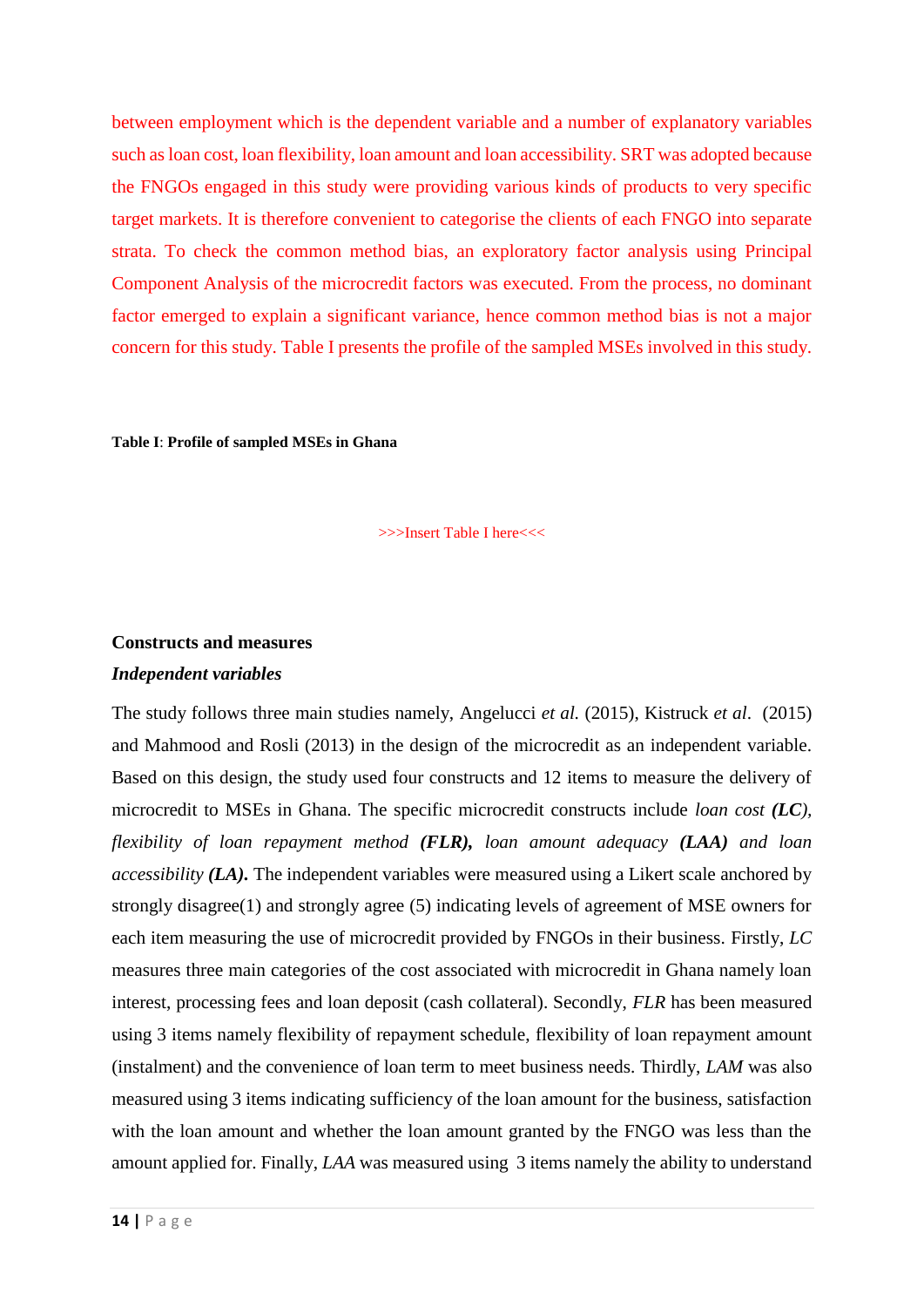loan requirements, whether loan application and approval process were cumbersome and finally whether loans applied for were timely approved.

#### *Dependent variable*

One of the measures for measuring the growth or performance of a small business is the number of employees engaged in the business (Storey, 1994; Fatoki, 2011). Performance is defined as the results of activities of an organisation over a period under consideration (Fatoki, 2011). It has been noted that the measurement of employment has remained one of the major measures of performance among microcredit clients since this has always been a visible sign that such an enterprise can accommodate an extra expenditure on wages which signifies growth (Bögenhold and Fachinger, 2007; Magableh *et al*. 2011). Based on the above arguments, the study measured employment growth by capturing real employment data from MSEs for a period of five years (2011-2015). The five-year data is then aggregated to generate the average growth rate which has been used in the regression analysis.

#### *Control variables*

Several other factors apart from access to entrepreneurial capital are noted to affect the growth and performance of MSEs. Cooper *et al*. (1994) argue that MSE factors such as 'educational background of the entrepreneur, gender, management knowledge, specific industry knowledge, the age of business, access to the market as well as industry category' are all critical to the growth of MSEs. Other notable factors include enterprise size (Dickson *et al.* 2006), available social capital (Newman *et al,* 2014) and mode of entry of the entrepreneur (Parker and Praag, 2012). Based on the above evidence from the literature the study controlled for owner manager's level of education, industry category and business age.

#### *Exploratory factor analysis*

Following Anderson and Gerbing (1988), both factor analysis and reliability test were conducted to check the factorial structure and reliability of each construct. It is suggested that factors with low factor loadings (< 0.50 for new models, < 0.60 for existing models should be deleted first and data recalculated until a higher value of 0.7 and above is achieved (Hancock and Mueller, 2010; Sidek and Mohamad, 2014). A principal component analysis with varimax rotation was executed to examine the structure of microcredit. Four factors with an Eigenvalue greater than 1.000 arose and were consistent with the proposed constructs respectively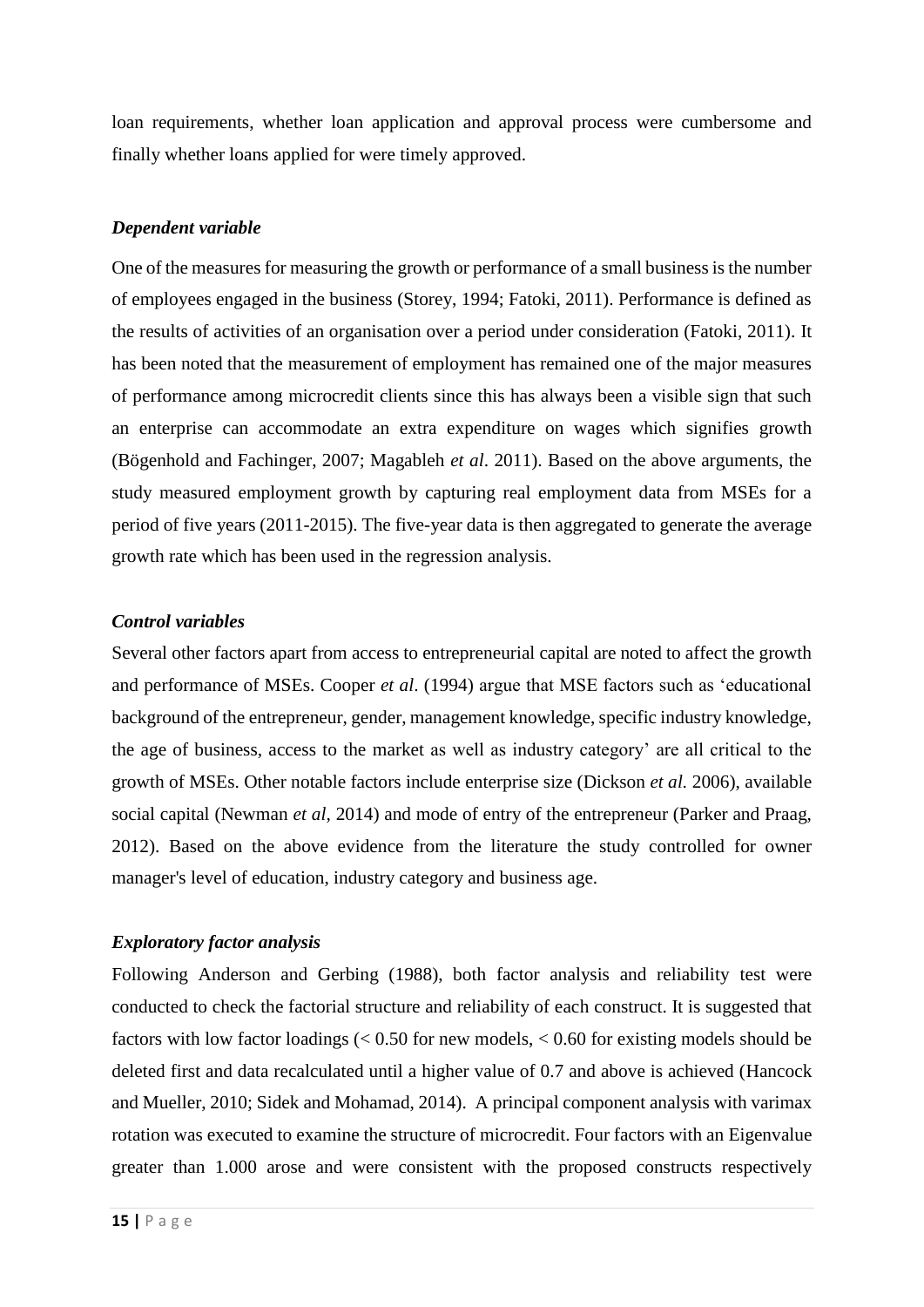representing *loan cost, flexibility of loan repayment method, loan amount adequacy and loan accessibility* (Kaiser-Meyer-Olkin statistic: 0.697; Bartlett Test of Sphericity: χ2= 3,473.472**,** df¼ 66, *p*= 0.000). The four factors explained a total of 77.991 percent of the variance. From the analysis, LC emerged as the most important factor with an Eigenvalue of 3.152, explaining 26.265% of the variance in microcredit and LA is the least important factor with an Eigenvalue of 1.562 and explaining 13.014% of the variance in microcredit. Table II below shows the items of the microcredit constructs as well as the loadings and cross-loadings for each item on factors. Items were only considered to have loaded properly if they had a loading of 0.200 or above on a factor and the difference between the main loading and other cross-loadings was more than 0.300 (Howell *et al*., 2005). Table 2 below shows the exploratory factor analysis of the microcredit factors.

#### **Table II: Exploratory factor analysis for microcredit factors**

>>>Insert Table II here<<<

#### *Reliability and validity Test*

The study utilised Cronbach's  $\alpha$  to test the reliability of the variables. As Table III shows, all variables (both dependent and independent) indicating Cronbach's α scores of 0.700 and above are considered reliable and internally consistent (Hair et al., 2010). The results indicate that all the constructs used in this study are reliable (*Loan cost*= 0.887; *Flexibility of loan*=0.886; *Loan amount adequacy* = 0.865; *Loan accessibility* =0.739; *EG* =0.907).

In terms of content validity, Parasuraman et al. (1988) argue that the content validity of a construct depends on the extent to which the construct items represent the themes being measured. The constructs used in this study are believed to possess content validity because the constructs were sourced from the entrepreneurship literature such as Angelucci (2015), Kistruck, et.al (2015) and Mahmood and Rosli (2013) for the independent variables, and Storey (1994) and Fatoki (2011) for the dependent variable. For the control variables, content validity is based on studies such as Man *et al*. (2002), as well as Anderson and Eshima (2013) where similar variables were used. Table III presents the reliability test of the variables used in this study.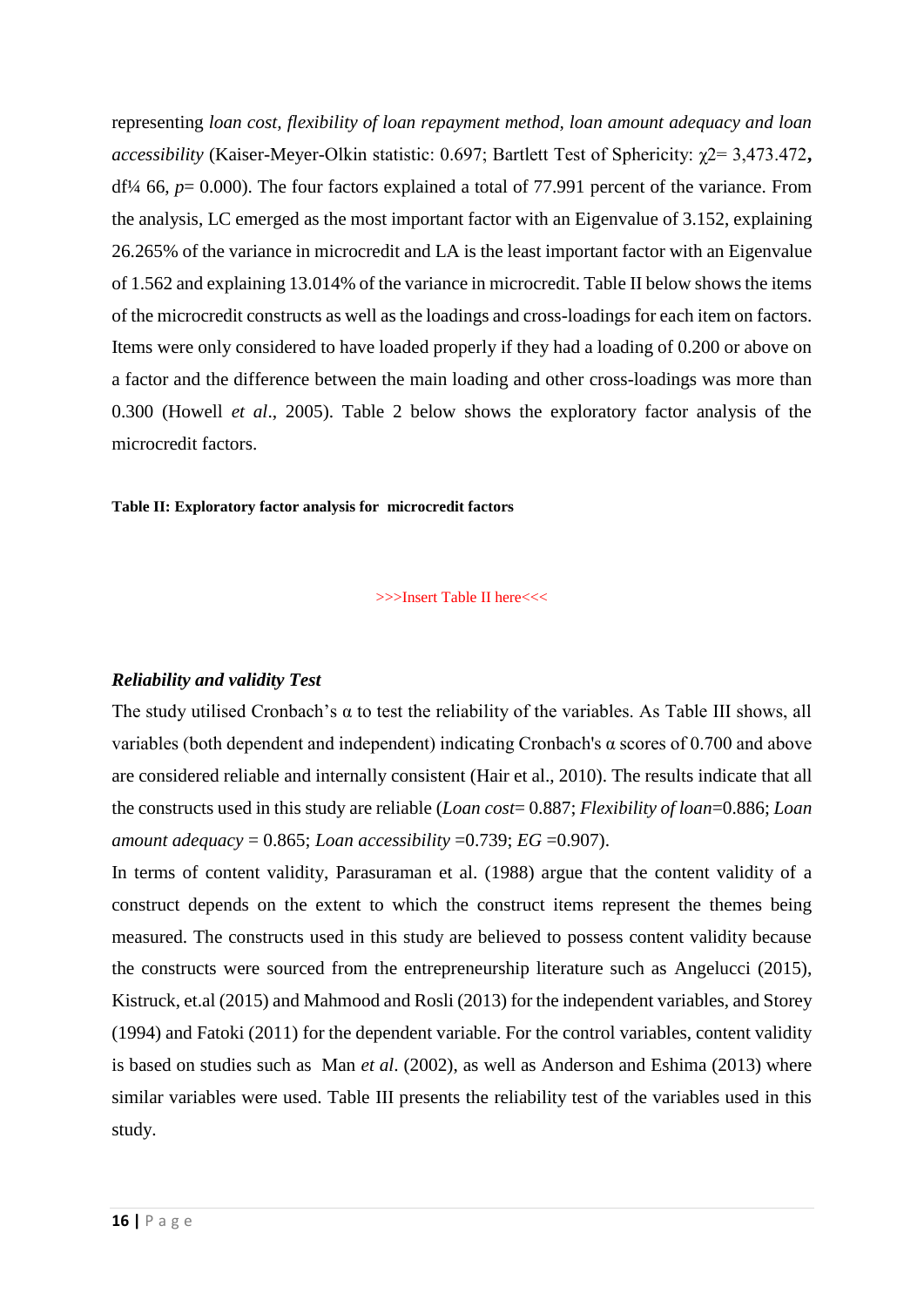**Table III: Cronbach's alpha test of reliability for microcredit factors and employment growth**

#### >>>Insert Table III here<<<

#### **Statistical analyses and results**

Table IV below presents the descriptive statistics in terms of the mean and standard deviations of both the dependent and independent variables and the correlations among the variables. The regression analysis of employment growth, the explanatory and control variables are also presented in Table V. The study adopted a linear regression model to run two sets of regressions which are briefly explained below.

#### *Model 1*

The Model 1 which is the restricted model is performed by engaging the control variables which includes manager's level of education, industry category and business age and the dependent variable which is employment growth. The purpose of executing the model 1 is to determine the variance in the dependent variable that is attributable to the control variables only.

#### *Model 2*

The model 2 which represents the full regression model, is executed by engaging the four independent variables (*loan cost, flexibility of loan repayment method, loan amount and loan accessibility*), the dependent variable (employment growth) and all the control variables (manager's level of education, industry category and business age). The purpose of executing the model 2 is to determine the variance in the dependent variable that is attributable to all the explanatory variables and the control variables. When the two models are compared, the Adjusted  $\mathbb{R}^2$  differences will indicate if the explanatory variables have caused a significant change in the relationship. In this study, multicollinearity is not a major concern. This is evidenced by the relatively low intercorrelations among the variables as well as the low variance inflation factors (VIF). The highest VIF value which is 3.393 indicates that the model is relatively strong. To assess the overall fitness of the model, ANOVA *F*-values were also inspected. In the restricted regression model, the *F*-value is 29.101. However, in the full regression model, the F-value is 22.11 which are all significant at  $0.000$  level.  $R^2$  is another variable which can indicate the overall fitness of the regression model. In the restricted model,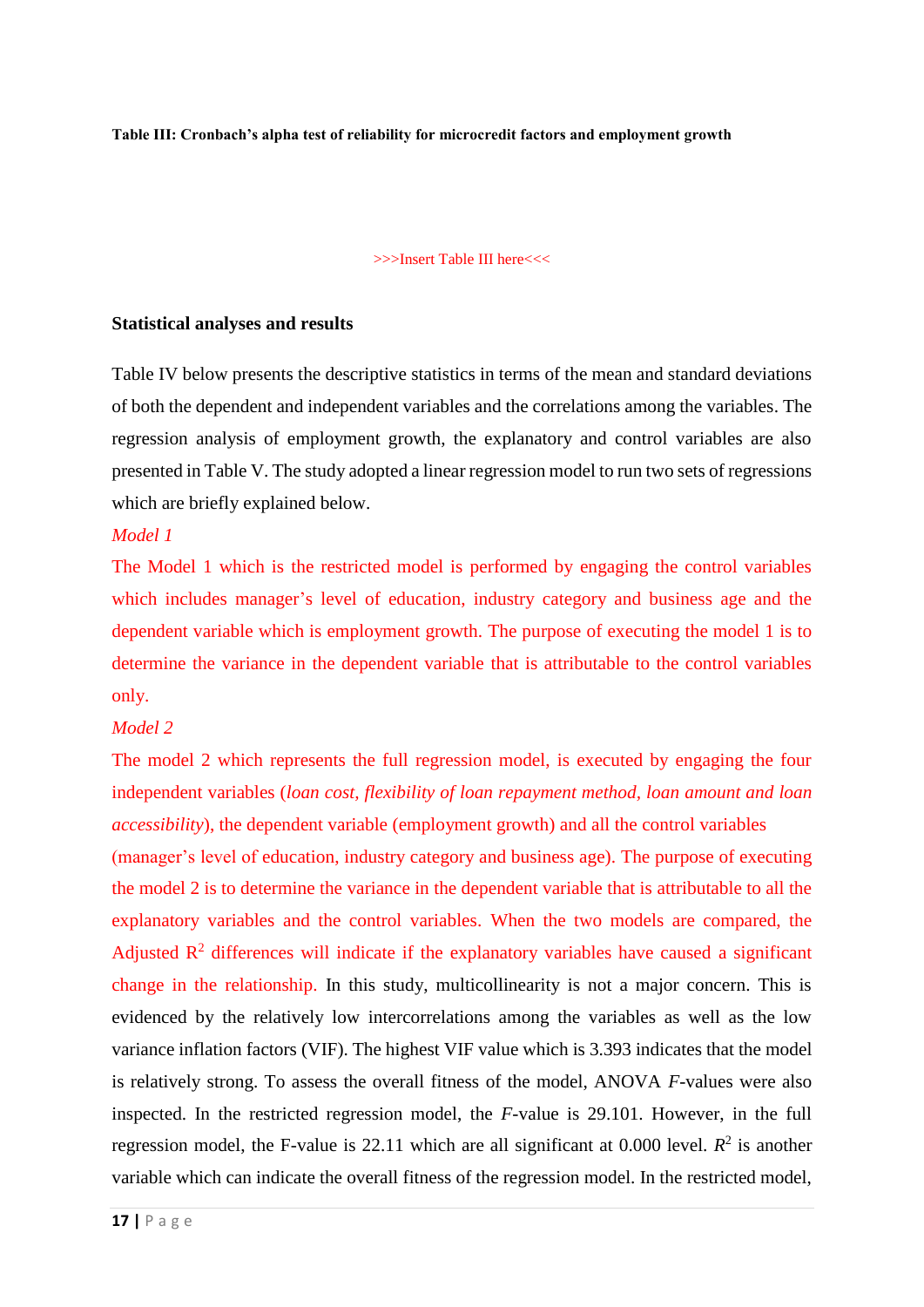the  $R^2$  is 0.748 and its adjusted  $R^2$  is 0.743. In the full regression model, the  $R^2$  is 0.843 and its adjusted  $R^2$  0.832. This explains that both the restricted model and the full regression model can explain 74.3% and 84.3% (using adjusted values) respectively of the variances of the dependent variable.

#### **Table IV: Descriptive Statistics and correlations**

>>>Insert Table IV here<<<

Table V: Regression analysis of microcredit and employment growth of MSEs in Ghana

#### >>>Insert Table V here<<<

From the full regression model (model 2), loan cost with a *p*-value of 0.039 and a coefficient of -0.050, makes it statistically significant at p<0.05 level. This implies a unit increase in loan cost decreases employment growth by 5%. The first hypothesis, *H1a* is therefore accepted regarding the negative correlation between loan cost and employment growth. Secondly, flexible loan repayment with a *p*-value of 0.000 and a coefficient value of 0.121 makes it significant at *p*<0.001 level. This implies a unit increase in flexibility of loan repayment, increases employment growth by 12.1%. In this case, the hypothesis,  $H1<sub>b</sub>$  is confirmed for flexibility of loan repayment having a positive relationship with employment growth among MSEs in Ghana. Thirdly, loan amount adequacy with a *p*-value of 0.000 and a coefficient value of 0.101 makes it statistically significant at *p*<0.001. Thisimplies a unit increase in loan amount adequacy leads to 10.1% increase in employment growth. The hypothesis regarding loan amount adequacy, *H1<sup>c</sup>* is therefore accepted. Finally, loan accessibility with a *p*-value of 0.037 and a coefficient value of 0.096 makes it significant at  $p<0.05$ . A unit increase in loan accessibility will lead to 9.6% increase in employment growth. The hypothesis, *H1<sup>d</sup>* regarding loan accessibility is then accepted in this regard.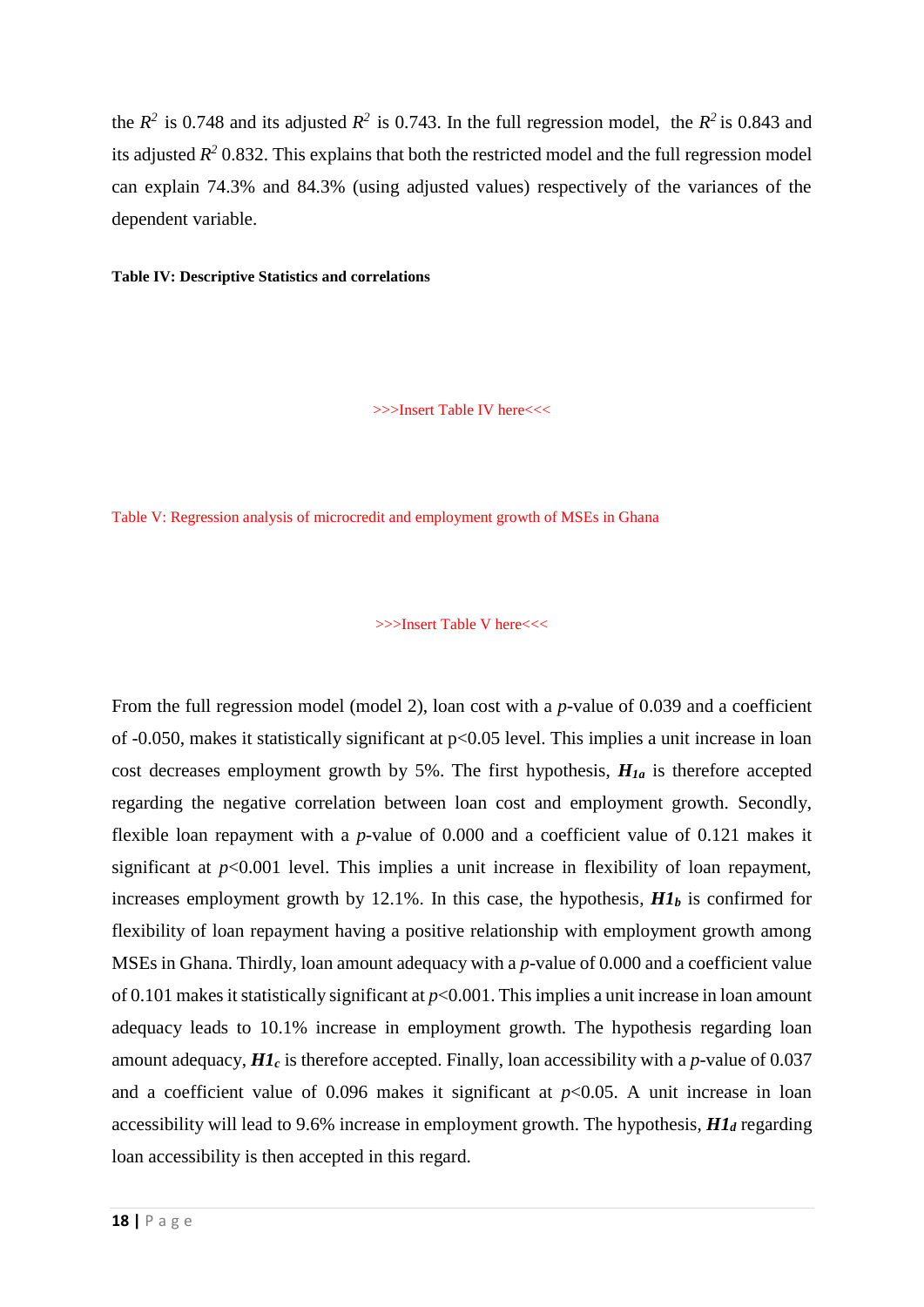Regarding the control variables, both manager's level of education and industry category are statistically significant at  $p<0.05$  in both models. However, business age is statistically significant at  $p<0.05$  in the restricted model, but statistically significant at  $p<0.1$  in the full regression model. The research results, therefore, support  $H1_a, H1_b, H1_c$  and  $H_c$  which implies that there is a positive correlation between loan cost, loan repayment flexibility, loan amount, loan accessibility and employment growth among MSEs in Ghana.

#### **Discussion of empirical results**

As indicated in Table V above, microcredit was measured using four main variables namely loan cost, loan repayment flexibility, adequacy of loan amount and loan accessibility. The results indicate that loan repayment flexibility, loan amount and loan accessibility are positively correlated with employment growth. However, loan cost is negatively related to the growth of employment among MSEs in Ghana.

# *The Cost of credit from FNGOs is prohibitive to the growth of MSEs and financial inclusion in Ghana*

The result indicates that loan cost is negatively related to employment growth among MSEs in Ghana ( $p= 0.039$ ,  $\beta = -0.050$ ). The cost of credit has been noted to be one of the several challenges facing MSEs in Ghana (Abor and Quartey, 2010). A similar study by Beck and Cull (2014) indicate that the financial system in Africa is shallow, costly and has limited outreach. This makes the cost of credit to be negatively related to employment growth among MSEs in Ghana. Kwakyi (2012) indicate that the cost credit in Ghana has been consistently high and this increases the cost of doing businesses since most MSEs have to borrow at an extremely high cost to engage in business activities. The high cost of borrowing in Ghana is attributed to central governments' excessive public borrowing coupled with poor fiscal policies (Quartey, 2003).

On the average, many financial institutions charge between 6% to 12% per month as loan interest and this runs between 72% and 144% per annum. In terms of processing fees, the cost ranges from 5% to 10% of the loan approved (Gyamfi, 2012). In addition to both the processing fee charged and the interest to be paid monthly, it is common to see many financial institutions withholding between 10% to 25% of the approved amount as a cash collateral. This denies the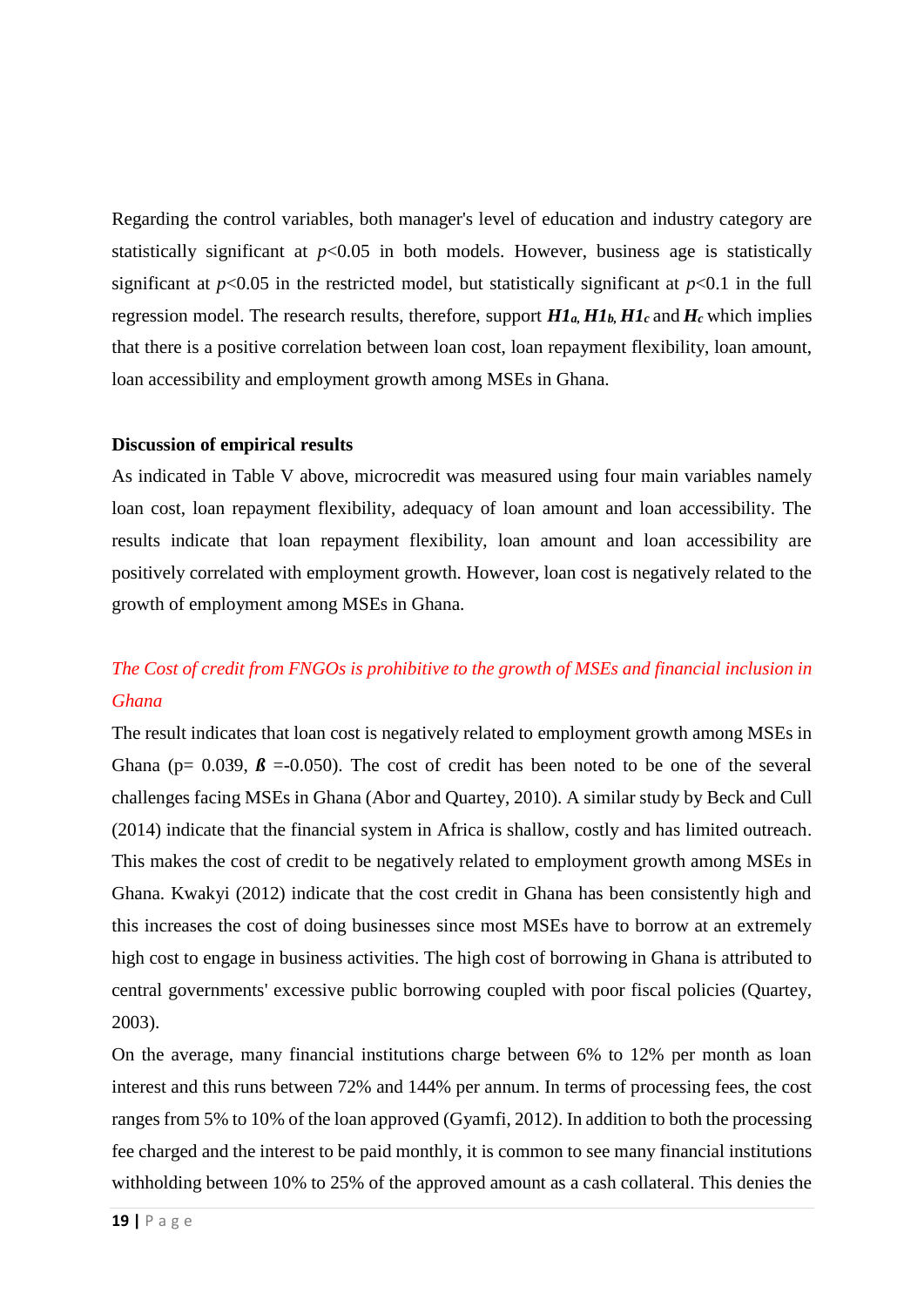MSE owner the opportunity to use the full amount borrowed from the financial institution. Undoubtedly, this will have a negative impact on the MSE's ability to increase employment if much of the profit made goes into the payment of exorbitant interest on the loan borrowed. One other reason which is attributed to the high cost of borrowing in Ghana, particularly for the MSE sector, is the inability of MSEs to provide the type of collateral needed by financial institutions as a support for loans coupled with their high failure rate. This makes the riskadjusted rate for borrowing to MSEs high comparable to large businesses which are considered less risky (Donou-Adonsoua and Sylwester, 2016). Therefore, the cost of credit relating negatively to employment growth among MSEs is not surprising. Even though FNGOs charge relatively lower interest on their facilities than their commercial counterparts, the truth is that the cost of borrowing in Ghana is very high compared to other jurisdictions and this has led to even the cost of microcredit provided by FNGOs to have a negative impact on the performance of MSEs (Kwakyi, 2012). There is, therefore, the need for a regulatory regime which directs credit specifically to MSEs at an affordable cost to support the employment creation drive of MSEs. Also, there is the need for a holistic effort from all stakeholders in Ghana including government, the private sector, and the Non-profit sectors to support MSEs adequately in the generation of employment. In supporting the growth of MSEs, the provision of a cost-effective credit is a pre-requisite.

# *FNGOs offer flexible loans to MSEs which promotes financial inclusion and employment generation in Ghana*

The result of this study shows that FNGOs are able to offer flexible loans to MSEs which has a positive impact on their employment growth  $(p=0.000, \beta=0.121)$ . Generally, the structuring of microcredit to MSEs in Ghana particularly from the commercial microfinance institutions has not been in their favour and this has always pushed MSEs into repayment challenges. Most loan facilities in Ghana are short term and do not take into account the cash flow of the MSE and the gestation period of the project for which the loan has been taken (Gallardo, 2001). Structuring loan repayment to meet the needs of the business helps the cash flow of the business and could prevent loan default since the MSE owner is able to plan loan repayment without any difficulty. The tenor of most loans ranges between three to six months. In rare occasions, such loans are given for a twelve month period. As noted by Donou-Adonsoua and Sylwester (2016), most MSEs struggle with repaying their loans because of the short-term loans which are made available to them. MSEs, therefore, do not have access to long-term loans due to their perceived risk of failure and neither do they also have access to trade credit or leasing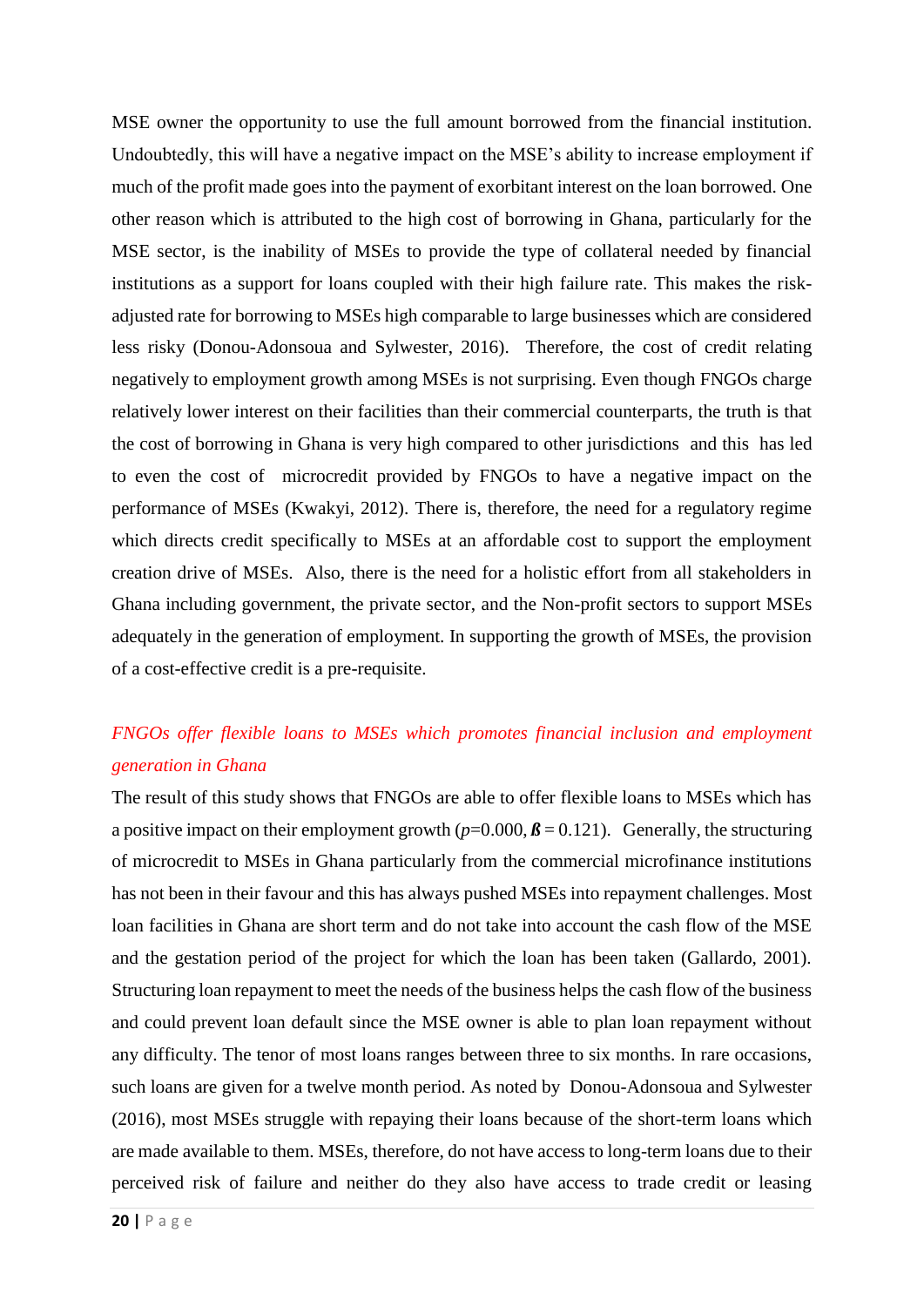opportunities which makes the venture creation process less costly (Abor and Biekpe, 2006; Fatoki, 2011). However, due to the focus of FNGOs on poverty reduction and the promotion of a financially inclusive system in Ghana, the study found FNGOs that are able to offer microcredit to MSEs have a positive impact on MSEs' employment generation ability. This makes the role of FNGOs crucial to the development of MSEs in Ghana since they are able to issue long-term loans to MSEs and support projects with long gestation periods (Batttilana and Dorado, 2010). FNGOs, therefore, need to increase their institutional support to MSEs such as the provision of entrepreneurship training and effective business monitoring which will increase their impact on MSEs.

# *FNGOs offer loan amounts that are adequate for employment generation and thereby promoting a financial inclusion in Ghana*

Loans obtained from FNGOs by MSEs is noted to be adequate and contribute positively to employment growth in Ghana ( $p = 0.000$ ,  $\beta = 0.101$ ). In Ghana, most commercially oriented MFIs in their attempt to manage the risk that is associated with MSEs, abruptly reduce loans applied by MSEs to the barest minimum without considering the size of the business, and the purpose of the loan. The inadequacy of loans to meet the needs of MSEs also pushes them to borrow from multiple financial institutions which further creates repayment challenges as well as further risks to the business (Baklouti and Abdelfettah, 2013). When loans granted to MSEs are so small that they fail to be beneficial to their operation, such loans often end in consumption or other uses instead of an investment into the enterprise (Bateman and Chang, 2012). It is recommended that to deal with the risks associated with MSEs, MFIs should be able to grant loans that will be adequate to meet the needs of MSEs. Appropriate credit risk measures should be employed in extending credit facilities to MSEs (Ayayi, 2012). By so doing the perceived risk associated with MSEs will be reduced.

# *FNGOs provides accessibility to loans which promote employment generation and financial inclusion in Ghana*

The results of this study indicate that loan accessibility from FNGOs is positively related to employment growth in Ghana ( $p=0.037$ ,  $\beta=0.096$ ). Access to timely loans from FNGOs to meet seasonal and non-seasonal needs of MSEs contributes to employment generation in Ghana. Usually, access to funding is more hectic for MSEs which are located in the rural areas where many financial institutions do not operate (Gallardo, 2001). This makes MSEs borrow from money lenders at very exorbitant rates and this affects the cost of doing business as well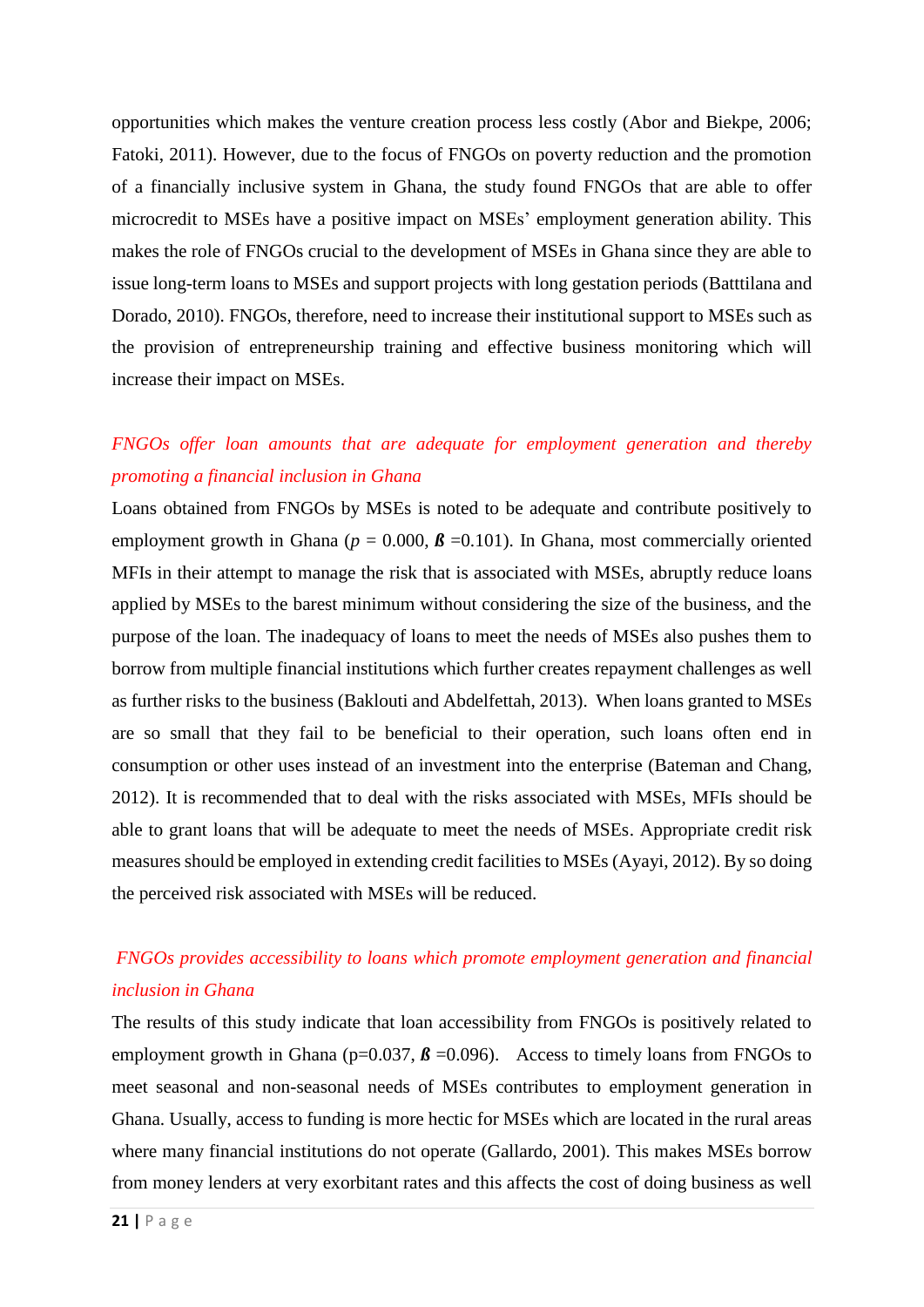as posing repayment challenges (Hamilton and Fox, 1998). However, since most FNGOs in Ghana operate in the rural areas, MSEs are able to have access to timely loans to increase their business activities and cash flow. Undoubtedly, one main factor which can inhibit access to microcredit is the cost (Kwakyi, 2012). However, since the cost of loans from FNGOs seems to have a negative impact on MSE's ability to increase employment growth, it is suggested that the government of Ghana needs to intervene by providing cheap and accessible credit to MSEs for their venture creation purposes (Osei-Assibey, 2011). This will complement the microcredit facilities provided by FNGOs in Ghana.

In summary, from the model presented in this study,  $H1_a, H1_b, H1_c, H1_d$  are accepted. It is important to provide cheap, timely and accessible credit to MSEs for the purposes of effective employment generation in Ghana. The expectation is that such assistance would have an effect on promoting a financially inclusive system in Ghana. In providing microcredit to MSEs the role of FNGOs remains important because of their poverty reduction mission which underpins their financial inclusion strategy.

#### **Conclusion**

In contrast to existing literature on the impact of financial capital on MSE growth (Newman *et al.* 2014), financial capital provided to MSEs can only be effective in employment generation if it is flexible, adequate and accessible. More importantly, the cost of financial capital impacts negatively on MSE's performance. This implies that microcredit even if accessible can have a negative impact on MSE growth when the cost is high. In Ghana, the contribution from MSEs to employment generation as well as to the general economic development is enormous (Frimpong, 2013). MSEs, therefore, need support in terms of access to cheap, reliable, and accessible credit with flexible repayment terms. This study, therefore, suggests that there is the need for all stakeholders in Ghana including the Central Government, financial institutions, FNGOs and the donor community to refocus their attention on the development of MSEs which has the capacity to provide a meaningful employment for the financially excluded individuals. The main aim of this study is to investigate the impact of microcredit on employment generation among MSEs in Ghana. The findings suggest that, for microcredit to have the desired impact on the MSEs in terms of the generation of adequate employment, there is the need for FNGOs to consider loans that have flexible repayment terms coupled with adequate loan amount which meets the operational needs of MSEs. More so, accessibility to microcredit should be improved as well as the cost of it. The major contribution of this study is the fact that, even though FNGOs are very important in the provision of microcredit and the promotion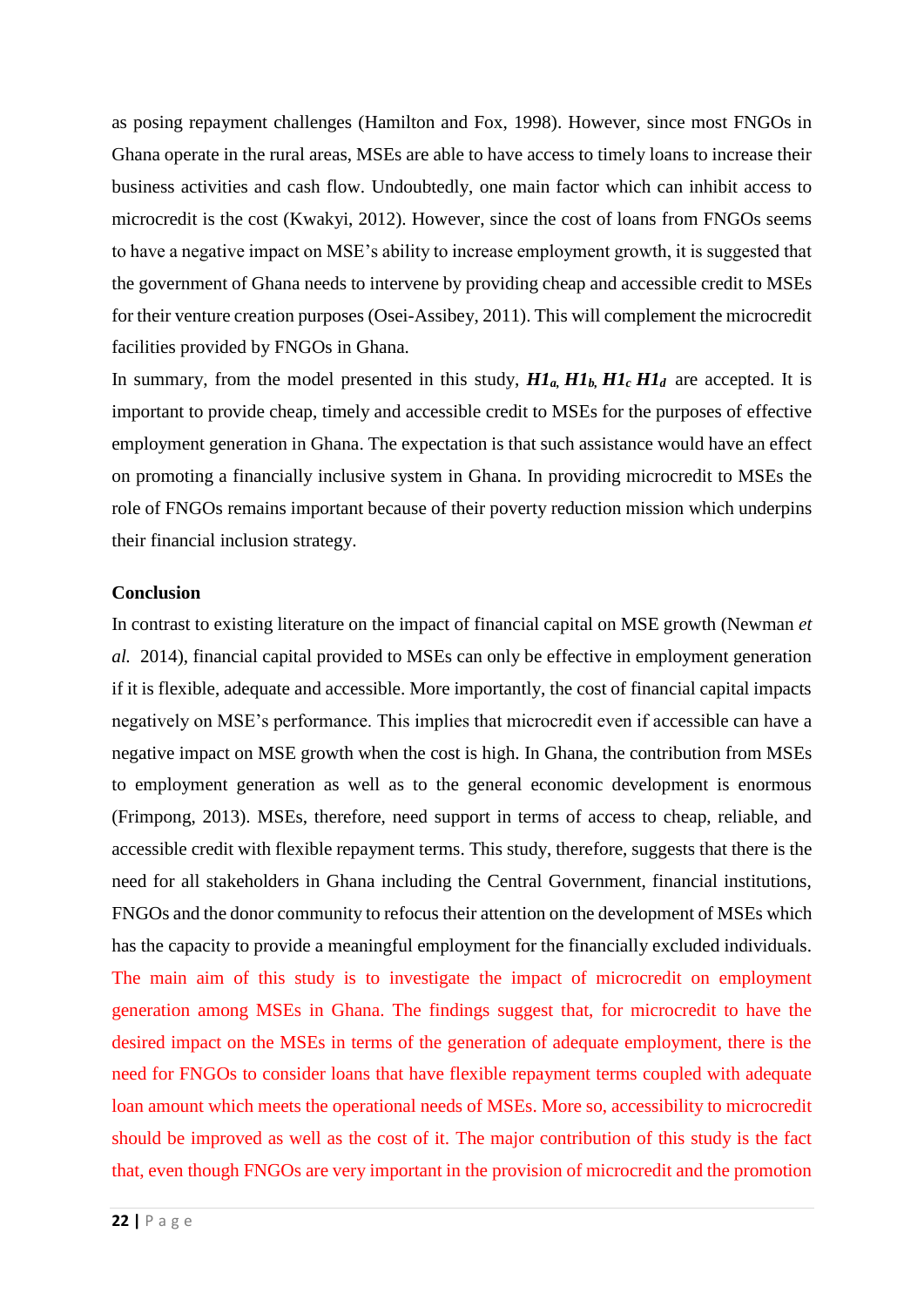of financial inclusion in Ghana and Africa as a whole, it has received a scanty research attention. Therefore, this is one of the few studies in the Ghanaian context which has highlighted the importance of FNGOs and their role in employment generation and financial inclusion.

#### *Research limitations*

This study has some limitations which are worth mentioning. Firstly, research on FNGOs as one of the main providers of microcredit particularly to the financially excluded in Africa is limited (Dichter, 1999). Therefore, given the few studies in this area, presents a limitation to this study in the sense that there is the lack of opportunity to adequately review existing studies to achieve a wide and an in-depth perspective to the study. Secondly, another limitation of this study is that this research has been conducted in the Volta region which is only one of the ten regions of Ghana. Therefore, even though the sample used in this study is large enough, the generalisation of this study to the whole of Ghana should be done with caution. Finally, this study heavily depended on quantitative data and could have also benefited from a qualitative dimension to contribute to or confirm the findings of this study.

#### **Recommendations for future research**

The findings from this study highlight some further research areas which future research could be focused. Firstly, future research could focus on commercial microfinance institutions rather than the poverty-oriented FNGOs used in this study to examine the same phenomenon of employment generation through microcredit Secondly, the researchers suggest that future research could be extended beyond the Volta region of Ghana in testing the model used in this study. Probably other regions such as the three Northern regions where several FNGOs operate could be involved. Finally, it is suggested that a mixed research approach could be explored in a future research endeavour of this kind whereby the qualitative findings could be used to confirm or complement the findings in this study.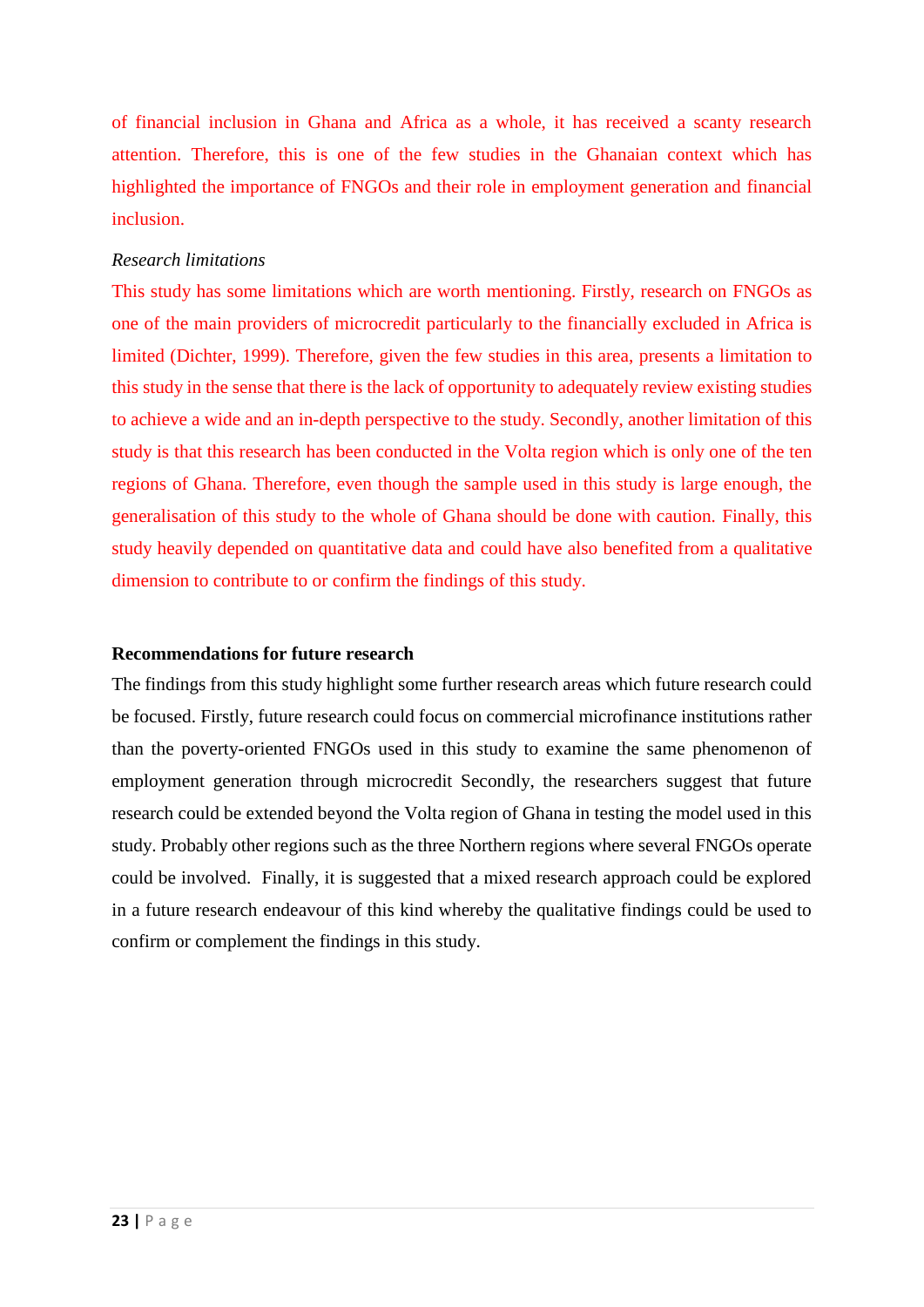#### **References**

- Abor J and Biekpe N (2006 ) SMEs' Access to Debt Finance:A Comparison of Male-Owned and Female-Owned Businesses in Ghana. *The International Journal of Entrepreneurship and Innovation, 7*(2), pp.105-112.
- Abor J and Quartey P (2010) Issues in SME Development in Ghana and South Africa. *International Research Journal of Finance and Economics*(39), pp.218-228.
- Addae-Korankye, A (2012) Microfinance and Poverty Reduction in Ghana. The Case of Central Region of Ghana. *Asian Economic and Financial Review, 2*(1), pp.135-141.
- Agyapong D (2010) Micro, Small and Medium Enterprises' Activities, Income Level and Poverty Reduction in Ghana – A Synthesis of Related Literature. *International Journal of Business and Management, 5*(12), pp.196-205.
- Akpalu W Alnaa, E S and Aglobitse B P (2012) Access to microfinance and intra household business decision making: Implication for efficiency of female owned enterprises in Ghana. *The Journal of Socio-Economics, 41*, pp.513–518.
- Alajaty M (2017) Institutional reform and FDI decision in transition economies: A qualitative study of Syria. *The International Journal of Entrepreneurship and Innovation, 18*(3), pp.164–174.
- Ambarkhane, D Singh S A and Venkataramani B (2016). Measuring Financial Inclusion of Indian States. *International Journal of Rural Management, 12*(1), pp.72–100.
- Amoako O I and Matlay, H (2015) Norms and trust-shaping relationships among food-exporting SMEs in Ghana. *The International Journal of Entrepreneurship and Innovation, 16*(2), pp. 123–134.
- Anderson J C and Gerbing, D W (1988) Structural Equation Modeling in practice: A review and recommended two-step approach. *Psychological Bulletin, 103*(3), pp.411–423.
- Andrianova, S Demetriades, P and Shortland A (2008) Government ownership of banks, institutions, and financial development. *Journal of Development Economics, 85*, pp.218–252.
- Angelucci M Karlan D and Zinman, J (2015) Microcredit Impacts: Evidence from a Randomized Microcredit Program Placement Experiment by Compartamos Banco. *American Economic Journal. Applied Economics, 7*(1), pp.151-182.
- Armendáriz de Aghion B and Morduch, J. (2005). *The Economics of Microfinance.* Cambridge, United Kingdom: The MIT Press .
- Ayayi A G (2012) Credit risk assessment in the microfinance industry:An application to a selected group of Vietnamese microfinance institutions and an extension to East Asian and Pacific microfinance institutions. *Economics of Transition, 20*(1), pp. 37–72.
- Babajide A A Adegboye B F and Omankhanlen E A (2015) Financial Inclusion and Economic Growth in Nigeria. *International Journal of Economics and Financial Issues, 5*(3), pp. 629-637.
- Baklouti I and Abdelfettah B (2013) Credit Risk Management in Microfinance :The Conceptual Framework. *Journal of Finance and Risk Perspectives, 2*(1), pp. 9 – 24.
- Bateman M and Chang, H-J (2012) Microfinance and the Illusion of Development: From Hubris to Nemesis in Thirty Years. *World Social and Economic Review, 1*, pp.13-36.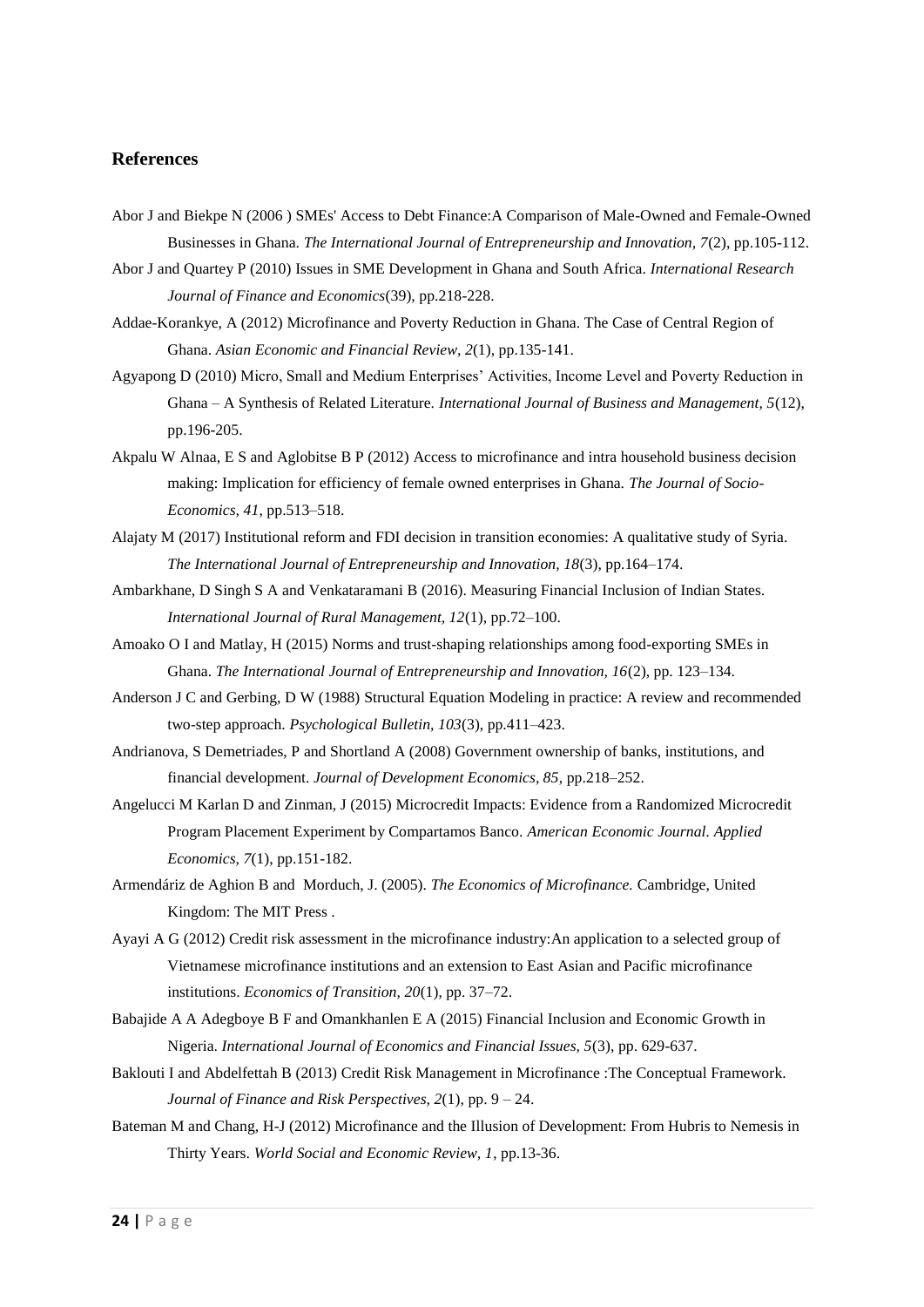- Batttilana J and Dorado, S (2010). Building sustainable hybrid organisations:The case of commercial microfinance organisations. *Academy of Management Journal, 53*(6), 1419-1440.
- Bauchet J and Morduch J (2013) Is Micro too Small? Microcredit vs. SME Finance . *World Development , 43*, pp. 288–297.
- Beck T andCull, R (2014) *Small- and medium-sized enterprise finance in Africa.* Brookings: Africa Growth Initiative.
- Beck T and Demirguc-Kunt A (2006). Small and medium-size enterprises: Access to finance as a growth constraint. *Journal of Banking & Finance 30 (2006), 30*, pp.2931–2943.
- Beck, T Demirgüç-Kunt A and Maksimovic V (2008) Financing patterns around the world: Are small firms different? *Journal of Financial Economics, 89*(3), pp.467-487 .
- Berger N and Udell F G (2006). A more complete conceptual framework for SME finance. *Journal of Banking & Finance , 30*, pp.2945–2966.
- Bögenhold D and Fachinger U (2007) Micro-Firms and the Margins of Entrepreneurship: The Restructuring of the Labour Market. *The International Journal of Entrepreneurship and Innovation, 8*(4), pp.281-292.
- Brinkmann P, Håkansson, A., ·Butiene, I., Kjærsgard, H., Mortensen, K. B., Martens, J., . . . Petrenko, A. (2014). The use of networks as a strategic approach of micro-enterprises in the agri-food sector. *The International Journal of Entrepreneurship and Innovation, 115*(3), pp. 169–178 .
- Bruton, D Ahlstrom D and Puky T (2009) Institutional differences and the development of entrepreneurial ventures: A comparison of the venture capital industries in Latin America and Asia. *Journal of International Business Studies, 40*(5), pp.762–778.
- Bank of Ghana (2015) *Licensing Policy & Guidelines.* Retrieved from https://www.bog.gov.gh/privatecontent/Banking\_Supervision/REQUIREMENT%20FOR%20MFI%20 LICENCE.pdf
- Bureau S and Fendt J (2011) Entrepreneurship in the Informal Economy: Why it Matters. *The International Journal of Entrepreneurship and Innovation, 12*(2), pp.85-94.
- Carbo-Valverde S Rodrguez-Fernandez Francisco and Udell F (2016) Trade Credit, the Financial Crisis, and SME Access to Finance. *Journal of Money, Credit and Banking, 48*(1), pp.113 - 143.
- Claessens,S (2006) Access to Financial Services: A Review of the Issues and Public Policy Objectives. *The World Bank Research Observer, 21*(2), pp. 207–240.
- Cooper C A, Gimeno-Gascon, F.and Woo Y (1994) Initial human and financial capital as predictors of new venture performance. *Journal of Business Venturing, 9*(5), pp.371-395.
- Deb R and Suri T (2013) Endogenous emergence of credit markets: Contracting in response to a new technology in Ghana. *Journal of Development Economics, 101*, pp.268–283.
- Dew N (2006) Institutional entrepreneurship: A Coasian perspective. *The International Journal of Entrepreneurship and Innovation, 7*(1), pp.13-22.
- Dichter T (1999) *Case Studies in Microfinance:Non-governmental organizations (NGOs) In Microfinance;Past, Present And Future - An Essay*. Retrieved July 27, 2017, from Central Bank of Egypt: http://sme.ebi.gov.eg/Documents/Microfinance/Non
	- governmental%20organizations%20(NGOs)%20In%20Microfinance.pdf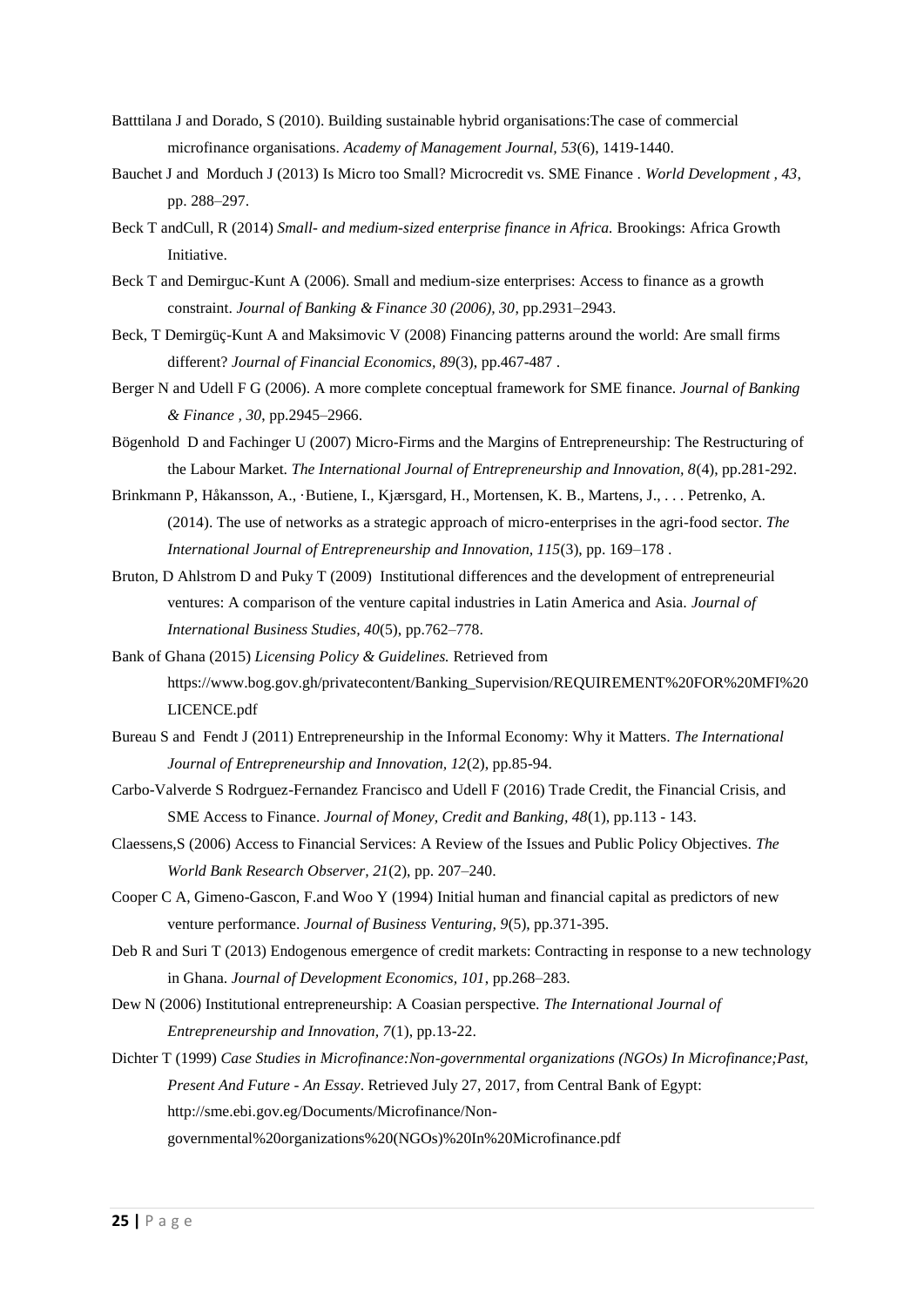- Dickson H Weaver K M and Ho, F (2006). Opportunism in the R&D alliances of SMES: The roles of the institutional environment and SME size. *Journal of Business Venturing, 21*, pp.487–513.
- Donou-Adonsoua, F and Sylwester K (2016) Financial development and poverty reduction in developing countries: New evidence from banks and microfinance institutions. *Review of Development Finance , 6*, pp.82–90.
- Dorfleitner GRöhe M and Renier N (2017) The access of microfinance institutions to debt capital: An empirical investigation of microfinance investment vehicles. *The Quarterly Review of Economics and Finance, 65*, pp.1-15.
- Duan H Han X and Yang H (2009)An Analysis of Causes for SMEs Financing Difficulty. *International Journal of Business and Management, 4*(6), pp.73-75.
- Dzansi D Y and AtiaseVY (2014) Reflecting on Micro Finance in Poverty Reduction. *Mediterranean Journal of Social Sciences, 5*(21), pp.345-352.
- Egyir S I (2010) Rural Women and Microfinance in Ghana: Challenges and Prospects. *Joint 3rd African Association of Agricultural Economists (AAAE) and 48th Agricultural Economists Association of South Africa (AEASA) Conference, South Africa, September*, (pp. pp.19-23). Cape Town.
- Faherty U and Stephens S ( 2016) Innovation in micro enterprises:reality or fiction? *Journal of Small Business and Enterprise Development, 23*(2), pp. 349-362.
- Fan Z and Zhang R (2017) Financial Inclusion, Entry Barriers, and Entrepreneurship: Evidence from China. *Sustainability, 9*, pp. 2-27.
- Farja Y Gimmon, E and Greenberg, Z (2017) The developing in the developed:Rural SME growth in Israel. *The International Journal of Entrepreneurship and Innovation, 18*(1), pp.36–46 .
- Fatoki O O (2011) The Impact of Human, Social and Financial Capital on the Performance of Small and Medium-Sized Enterprises (SMEs) in South Africa. *Journal of Social Sciences, 29*(3), pp.193-204.
- Fatoki O and Odeyemi, A. (2010). The determinants of access to trade credit by new SMEs in South Africa. *African Journal of Business Management , 4*(13), pp. 2763-2770.
- Figart, M D (2013). Institutionalist Policies for Financial Inclusion . *Journal of Economic Issues, 47*(4), pp. 873- 892.
- Frimpong, C Y (2013) *SMEs as an engine of social and economic development in Africa.* Retrieved May 29, 2017, from Modern Ghana: https://www.modernghana.com/news/478225/1/smes-as-an-engine-ofsocial-and-economic-developme.html
- Gallardo J (2001). *A Framework for Regulating Microfinance Institutions:The Experience in Ghana and the Philippines.* The World Bank.
- Ganle K J Afriyie K and Segbefia,Y A (2015). Microcredit: Empowerment and Disempowerment of Rural Women in Ghana. *World Development , 66*, pp. 335–345.
- Ghosh S and Tassel, V E (2013) Funding microfinance under asymmetric information. *Journal of Development Economics, 101*, pp.8–15.
- Gyamfi G D (2012). Assessing the effectiveness of credit risk management techniques of microfinace firms in Accra. *Journal of Science and Technology, 32*(1), pp. 96-103.
- Haag, A and Henschel T (2016) SME lending relationships:A learning perspective. *The International Journal of Entrepreneurship and Innovation, 17*(3), pp.184–193.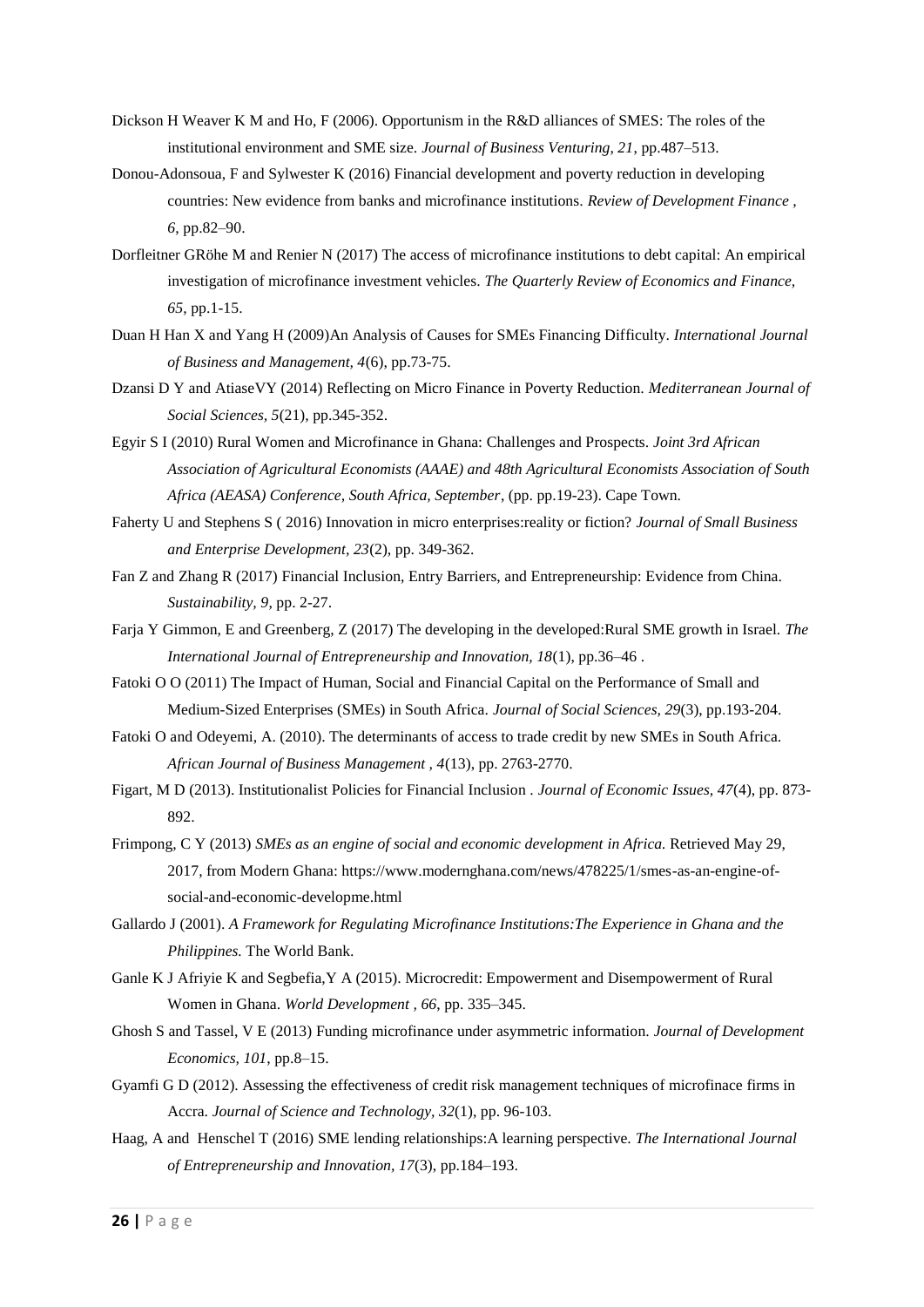- Habib M and Jubb C (2013) NGO, Social Capital and Microfinance: A Conceptual Model. *International Journal of Sustainable Development, 6*(4), pp.67-78.
- Hajilee M Donna S Y and Metghalcji M (2017) Financial market inclusion,shadow economy and economic growth: New evidence from emerging economies. *The Quarterly Review of Economics and Finance, 66*, pp.149-158.
- Hamilton R T and Fox A M (1998) The financing preferences of small firm owners. *International Journal of Entrepreneurial Behaviour & Research, 4*(3), pp. 239-248.
- Hancock G R and Mueller R O (2010)*The reviewer's guide to quantitative methods in the social sciences.* New York: Routledge.
- Helms B (2006) *Access for All:Building Inclusive Financial Systems* (Vol. 1). Washington:, United Staes of America: The International Bank for Reconstruction and Development/The World Bank.
- Islam A Nguyen C and Smyth R (2015) Does microfinance change informal lending in village economies? Evidence from Bangladesh. *Journal of Banking & Finance, 50*, pp.141–156.
- Jahiruddin A Short P Dressler W and Khan M A (2011) Can microcredit worsen poverty? Cases of exacerbated poverty in Bangladesh. *Development in Practice, 21*(8), pp.1109-.
- Kessey D K (2014) Microcredit and the promotion of Small and Medium Enterprises in Informal Sector of Ghana: Lesssons from Experience. *Asian Economic and Financial Review, 4*(6), pp.768-780.
- Khavul S (2010) Microfinance:Creating Opportunities for the Poor? *Academy of Mnagement Perspective, 24*(3), 58-72.
- Kima, D-W Yub, J-S and Hassan M K (2018) Financial inclusion and economic growth in OIC countries. *Research in International Business and Finance, 43*, pp. 1-14.
- Kistruck M G Webb, W J Sutter, J C and Bailey,V A (2015). The double-edged sword of legitimacy in base-ofthe-pyramid markets☆. *Journal of Business Venturing, 30*(3), pp.436–451.
- Kolvereid, L (2016) Preference for self-employment: Prediction of new business start-up intentions and efforts. *The International Journal of Entrepreneurship and Innovation , 17*(2), pp.100–109.
- Kwakyi, J. (2012). *Financial intermediation and cost of credit in Ghana.* Accra: Institute of Economic Affairs.

Laha A and Kuri, P K (2015) Measuring Access of Microfinance on Poverty in India: Towards a Comprehensive Index. *International Journal of Financial Management, 5*(1), pp.11-17.

- Lash, A N (2008) Asymmetric Finance: Issues in Microfinance. *The Journal of Economic Asymmetries, 5*(1), pp. 93-107.
- Lenka K S and Sharma R (2017) Does financial inclusion spur economic growth in India? *The Journal of Developing Areas, 51*(3), pp.215-228.
- Lorenz P M Gamble E J Turnipseed L D and Weaver K M (2015) Do owners and managers really differ? performance in small and medium-sized An examination of satisfaction with overall firm enterprises. *The international Journal of Entrepreneurship and Innovation, 16*(3), pp. 171–181.
- Magableh K I Kharabsheh R and Al-Zubi A K (2011) Determinants and Impact of Training: The Case of SMEs in Jordan. *International Journal of Economics and Finance, 3*(5), pp.104-116.
- Mahmood, R and Rosli M (2013) Microcredit position in micro and small enterprise performance:the Malaysian case. *Management Research Review, 36*(5), pp.436-453.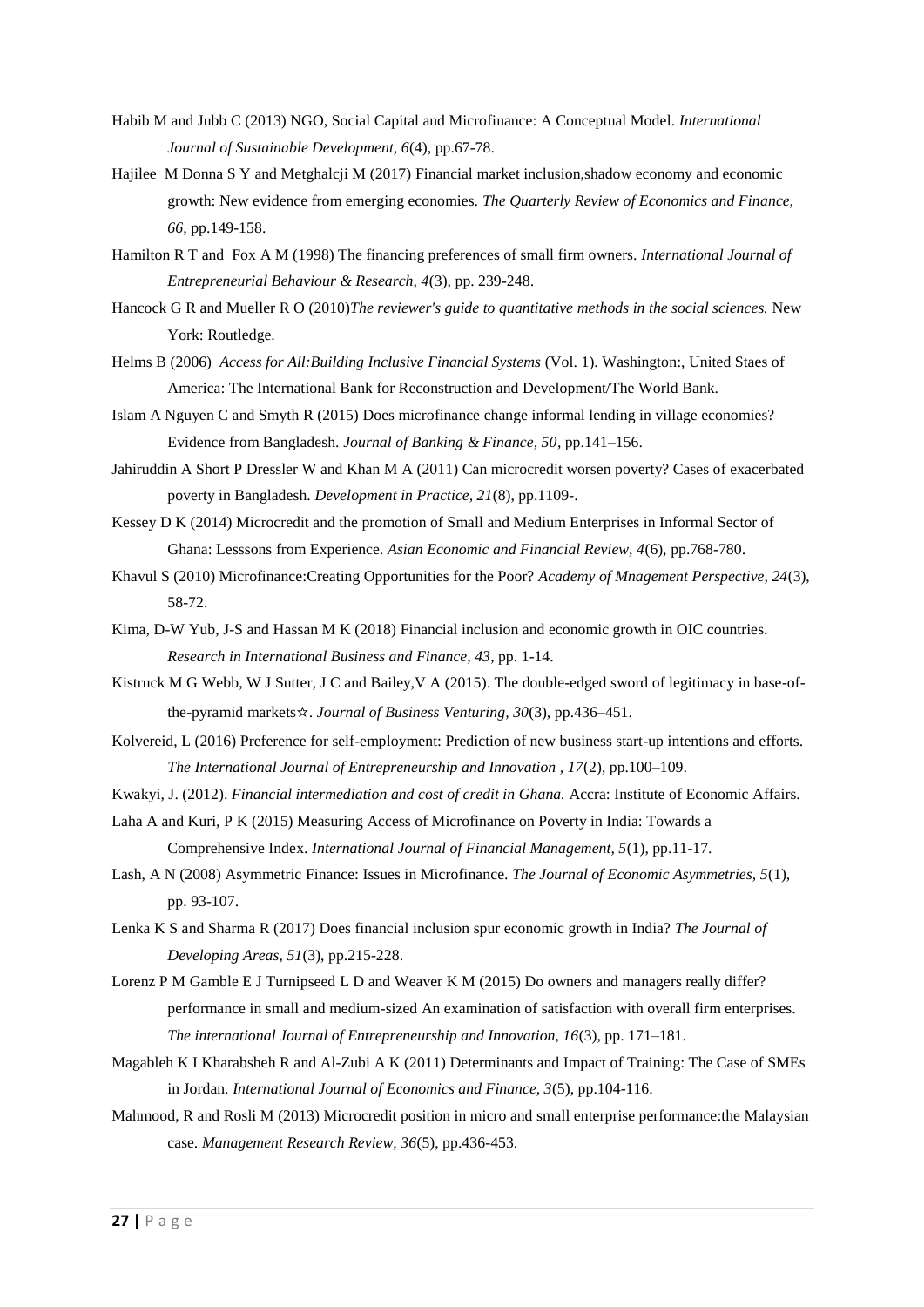- Mahmood S Hussain J and Matlay Z (2014) Optimal microfinance loan size and poverty reduction amongst female entrepreneurs in Pakistan. *Journal of Small Business and Enterprise Development, 21*(2), pp.231-249.
- Mensah S (2004) *A review of SME financing schemes in Ghana. A paper Presented at the UNIDO Regional Workshop of Financing Small and Medium Scale Enterprises, Accra, Ghana, 15TH to 16TH March 2004.* SEM Capital Ghana Limited. Retrieved June 13, 2017, from http://semcapitalgh.com/downloads/research/SME\_Financing\_Schemes\_in\_Ghana.pdf
- Meyer L R (2002) The Demand for Flexible Microfinance Products:Lessons from Bangladesh. *Journal of International Development, 14*, pp.351–368.
- Nagler P and Naudé W (2016). Non-farm entrepreneurship in rural sub-Saharan Africa: New empirical evidence. *Food Policy, 67*, pp.175-191.
- Ndlovu G ( 2013). Financial Sector Development and Economic Growth:Evidence from Zimbabwe. *International Journal of Economics and Financial Issue, 3*(2), pp.435-446.
- Newman A Schwarz S and Borgia D (2014) How does microfinance enhance entrepreneurial outcomes in emerging economies? The mediating mechanisms of psychological andsocial capital. *International Small Business Journal, 32*(2), pp.158–179.
- Nielsen S P (2016) Entrepreneurship orientation in policy making:A determinant of collaboration and organizational adaptability in entrepreneurship policy delivery. *The International Journal of Entrepreneurship and Innovation, 17*(1), pp 43–54.
- North D (1990) *Institutions, Institutional Change, and Economic Performance.* Cambridge: Cambridge University Press.
- Ogechi A and Evans O (2017). Financial Inclusion,financial development ad economic diversification in Nigeria. *The Journal of Developing Areas, 51*(3), pp. 1-15.
- Osei-Assibey E (2011). Microfinance in Ghana: A comparative study of performance of the formal verses informal rural financial institutions. *Forum for International Development Studies*, pp.1-23.
- Palamida E Xanthopoulou, D Papagiannidis, S and Stamati, T (2017) Exploring intentions towards human,social and financial capital investments in a turbulent economic environment. *The International Journal of Entrepreneurship and Innovation , 18*(2), pp.79–90.
- Parker C and Praag, C V (2012) The entrepreneur's mode of entry: Business takeover or new venture start? *Journal of Business Venturing, 27*(1), pp.31–46.
- Pathak A A and Varshney S (2017) Challenges faced by women entrepreneurs in rural India: The case of Avika. *The International Journal of Entrepreneurship and Innovation, 18*(1), pp. 65–72.
- Permanyer I (2014) Assessing individuals' deprivation in a multidimensional framework. *Journal of Development Economics, 2014, vol. 109, issue C, pages, 106*, pp.1-16.
- Quartey P (2003) Financing Small and Medium Enterprises (SMEs) in Ghana. *Journal of African Business, 4*(1), pp.37-55.
- Radhika D and Ghosh, M (2013) Financial Inclusion for Inclusive Growth of India A Study of Indian States. *International Journal of Business Management & Research, 3*(1), pp.147-156.
- Rajbanshi R Huang, M and Wydick, B (2015 ) Measuring Microfinance: Assessing the Conflict between Practitioners and Researchers with Evidence from Nepal . *World Development , 68*, pp. 30–47.